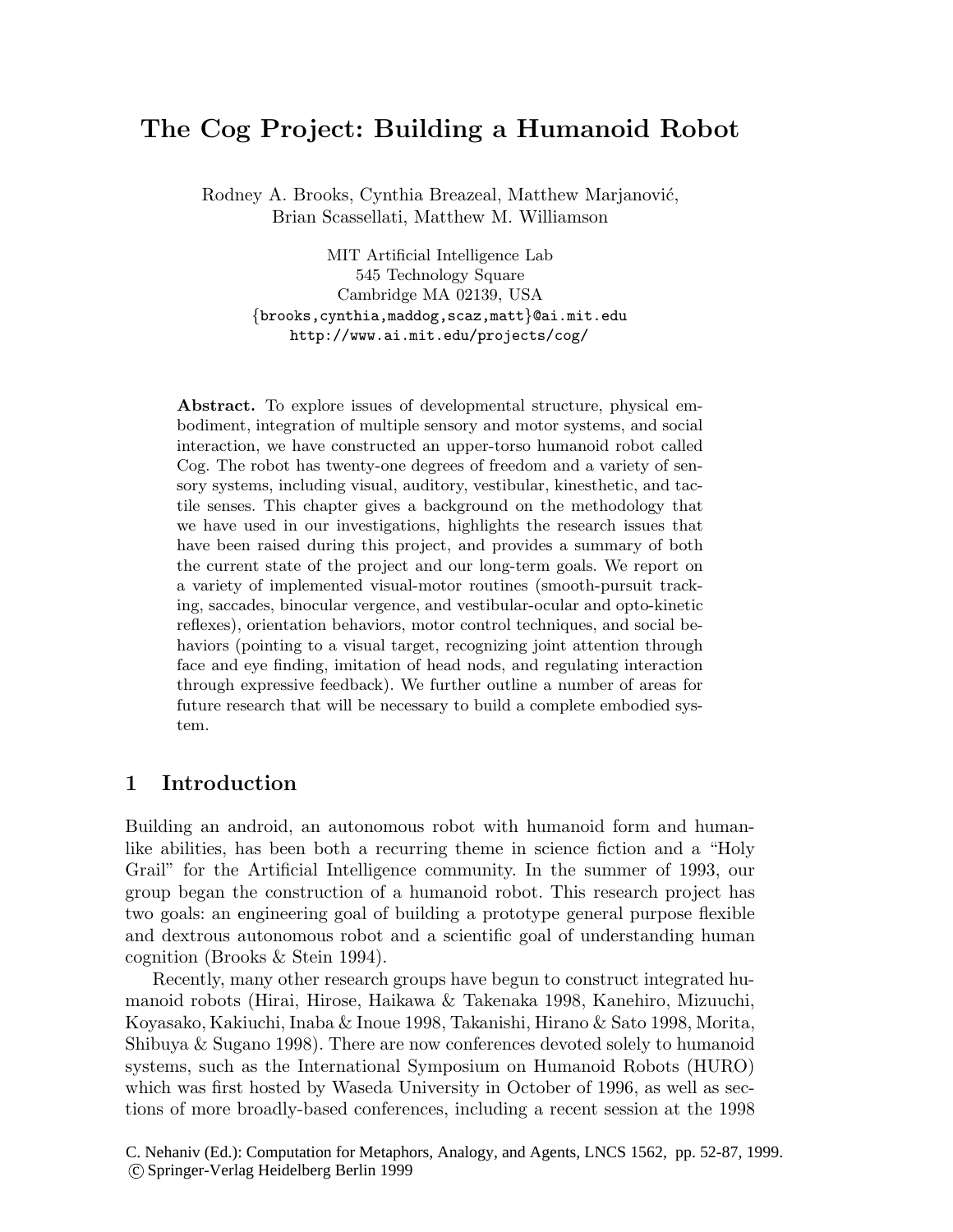IEEE International Conference on Robotics and Automation (ICRA-98) in Leuven, Belgium. There has also been a special issue of the Journal of the Robotics Society of Japan in October of 1997 devoted solely to humanoid robotics.

Research in humanoid robotics has uncovered a variety of new problems and a few solutions to classical problems in robotics, artificial intelligence, and control theory. This research draws upon work in developmental psychology, ethology, systems theory, philosophy, and linguistics, and through the process of implementing models and theories from these fields has raised interesting research issues. In this chapter, we review some of the methodology and results from the first five years of our humanoid robotics project.

Since the inception of our research program, we have developed a methodology that departs from the mainstream of AI research (Brooks, Breazeal (Ferrell), Irie, Kemp, Marjanovi´c, Scassellati & Williamson 1998). Section 2 reviews some of the assumptions of classical AI that we have found lacking and concentrates on four aspects of a new methodology that have greatly influenced our research program: developmental structure, physical embodiment, integration of multiple sensory and motor systems, and social interaction. In section 3, we describe the current hardware and software environments of our upper-torso humanoid robot, including twenty-one mechanical degrees of freedom, a variety of sensory systems, and a heterogeneous distributed computation system. Section 4 focuses on some of the long-term research issues that members of our group are currently investigating, and Section 5 describes some of the current tasks and behaviors that our robot is capable of performing. We conclude in Section 6 with a few of the open problems that have yet to be addressed.

# **2 Methodology**

In recent years, AI research has begun to move away from the assumptions of classical AI: monolithic internal models, monolithic control, and general purpose processing. However, these concepts are still prevalent in much current work and are deeply ingrained in many architectures for intelligent systems. For example, in the recent AAAI-97 proceedings, one sees a continuing interest in planning (Littman 1997, Hauskrecht 1997, Boutilier & Brafman 1997, Blythe & Veloso 1997, Brafman 1997) and representation (McCain & Turner 1997, Costello 1997, Lobo, Mendez & Taylor 1997), which build on these assumptions.

Previously, we have presented a methodology that differs significantly from the standard assumptions of both classical and neo-classical artificial intelligence (Brooks et al. 1998). Our alternative methodology is based on evidence from cognitive science and neuroscience which focus on four alternative attributes which we believe are critical attributes of human intelligence: developmental organization, social interaction, embodiment and physical coupling, and multimodal integration.

In this section, we summarize some of the evidence that has led us to abandon those assumptions about intelligence that classical AI continues to uphold. We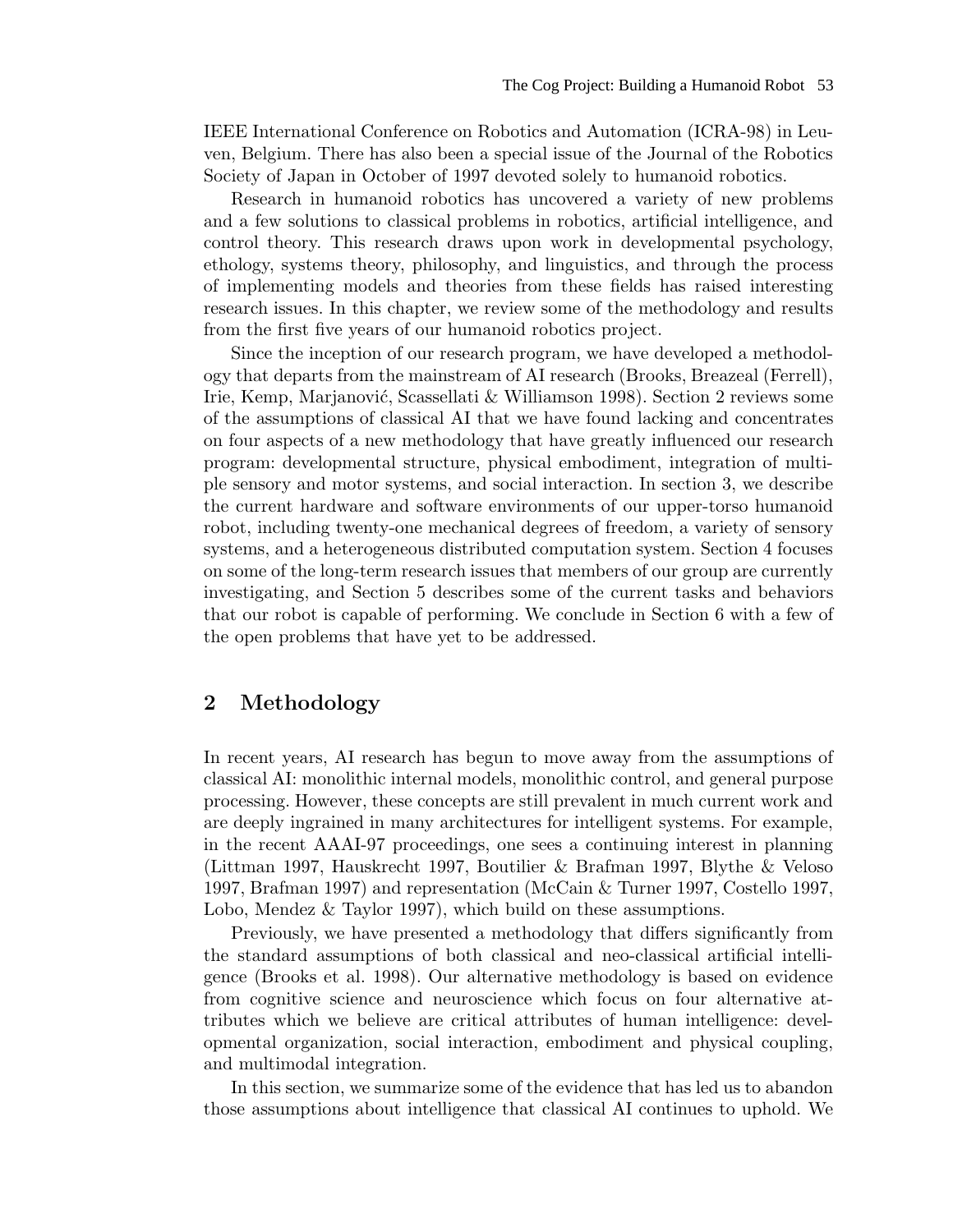then briefly review the alternative methodology that we have been using in constructing humanoid robotic systems.

# **2.1 False Assumptions about Human Intelligence**

In studying human intelligence, three common conceptual errors often occur: reliance on monolithic internal models, on monolithic control, and on general purpose processing. These and other errors primarily derive from naive models based on subjective observation and introspection, and biases from common computational metaphors (mathematical logic, Von Neumann architectures, etc.)(Brooks 1991*a*, Brooks 1991*b*). A modern understanding of cognitive science and neuroscience refutes these assumptions.

**Humans have no full monolithic internal models.** There is evidence that in normal tasks humans tend to minimize their internal representation of the world. Ballard, Hayhoe & Pelz (1995) have shown that in performing a complex task, like building a copy of a display of blocks, humans do not build an internal model of the entire visible scene. By changing the display while subjects were looking away, Ballard found that subjects noticed only the most drastic of changes; rather than keeping a complete model of the scene, they instead left that information in the world and continued to refer back to the scene while performing the copying task.

There is also evidence that there are multiple internal representations, which are not mutually consistent. For example, in the phenomena of blindsight, cortically blind patients can discriminate different visual stimuli, but report seeing nothing (Weiskrantz 1986). This inconsistency would not be a feature of a single central model of visual space.

These experiments and many others like it, e.g. Rensink, O'Regan & Clark  $(1997)$  and Gazzaniga & LeDoux  $(1978)$ , convincingly demonstrate that humans do not construct a full, monolithic model of the environment. Instead humans tend to only represent what is immediately relevant from the environment, and those representations do not have full access to one another.

**Humans have no monolithic control.** Naive introspection and observation can lead one to believe in a neurological equivalent of the central processing unit – something that makes the decisions and controls the other functions of the organism. While there are undoubtedly control structures, this model of a single, unitary control system is not supported by evidence from cognitive science.

One example comes from studies of split brain patients by Gazzaniga & LeDoux (1978). As an experimental treatment for severe epilepsy in these patients, the corpus callosum (the main structure connecting the two hemispheres of the brain) was surgically cut. The patients are surprisingly normal after the operation, but with deficits that are revealed by presenting different information to either side of the (now unconnected) brain. Since each hemisphere controls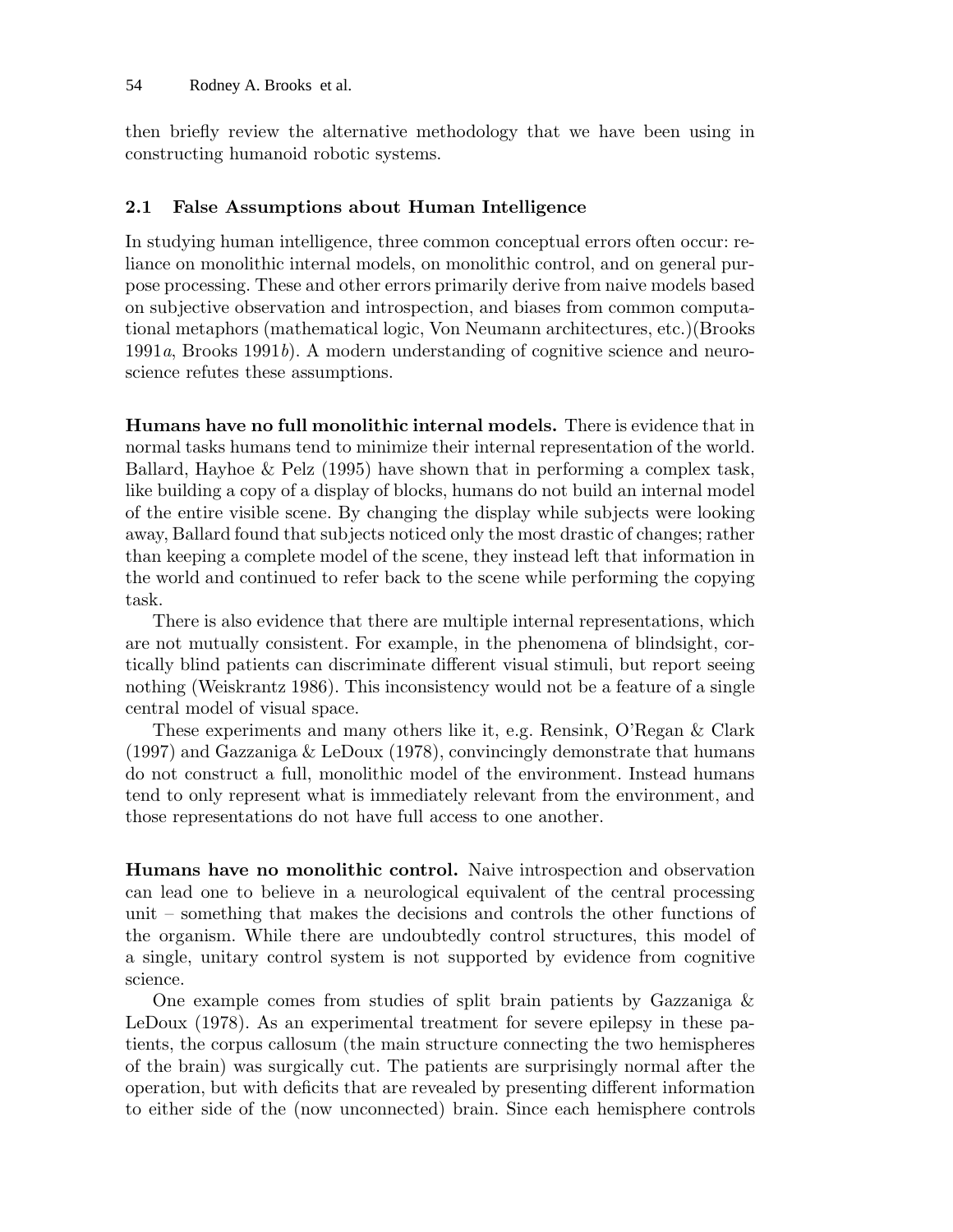one side of the body, the experimenters can probe the behavior of each hemisphere independently (for example, by observing the subject picking up an object appropriate to the scene that they had viewed). In one example, a snow scene was presented to the right hemisphere and the leg of a chicken to the left. The subject selected a chicken head to match the chicken leg, explaining with the verbally dominant left hemisphere that "I saw the claw and picked the chicken". When the right hemisphere then picked a shovel to correctly match the snow, the left hemisphere explained that you need a shovel to "clean out the chicken shed" (Gazzaniga & LeDoux 1978, p.148). The separate halves of the subject independently acted appropriately, but one side falsely explained the choice of the other. This suggests that there are multiple independent control systems, rather than a single monolithic one.

**Humans are not general purpose.** The brain is conventionally thought to be a general purpose machine, acting with equal skill on any type of operation that it performs by invoking a set of powerful rules. However, humans seem to be proficient only in particular sets of skills, at the expense of other skills, often in non-obvious ways. A good example of this is the Stroop effect (Stroop 1935). When presented with a list of words written in a variety of colors, performance in a color recognition and articulation task is dependent on the semantic content of the words; the task is very difficult if names of colors are printed in noncorresponding colors. This experiment demonstrates the specialized nature of human computational processes and interactions.

Even in the areas of deductive logic, humans often perform extremely poorly in different contexts. Wason (1966) found that subjects were unable to apply the negative rule of if-then inference when four cards were labeled with single letters and digits. However, with additional context—labeling the cards such that they were understandable as names and ages—subjects could easily solve exactly the same problem.

Further, humans often do not use subroutine-like rules for making decisions. They are often more emotional than rational, and there is evidence that this emotional content is an important aspect of decision making (Damasio 1994).

#### **2.2 Essences of Human Intelligence**

In an attempt to simplify the problem of building complex intelligent systems, classical AI approaches tended to ignore or avoid many aspects of human intelligence (Minsky & Papert 1970). We believe that many of these discarded elements are essential to human intelligence. Our methodology exploits four central aspects of human intelligence: development, social interaction, physical interaction and integration. Development forms the framework by which humans successfully acquire increasingly more complex skills and competencies. Social interaction allows humans to exploit other humans for assistance, teaching, and knowledge. Embodiment and physical coupling allow humans to use the world itself as a tool for organizing and manipulating knowledge. Integration allows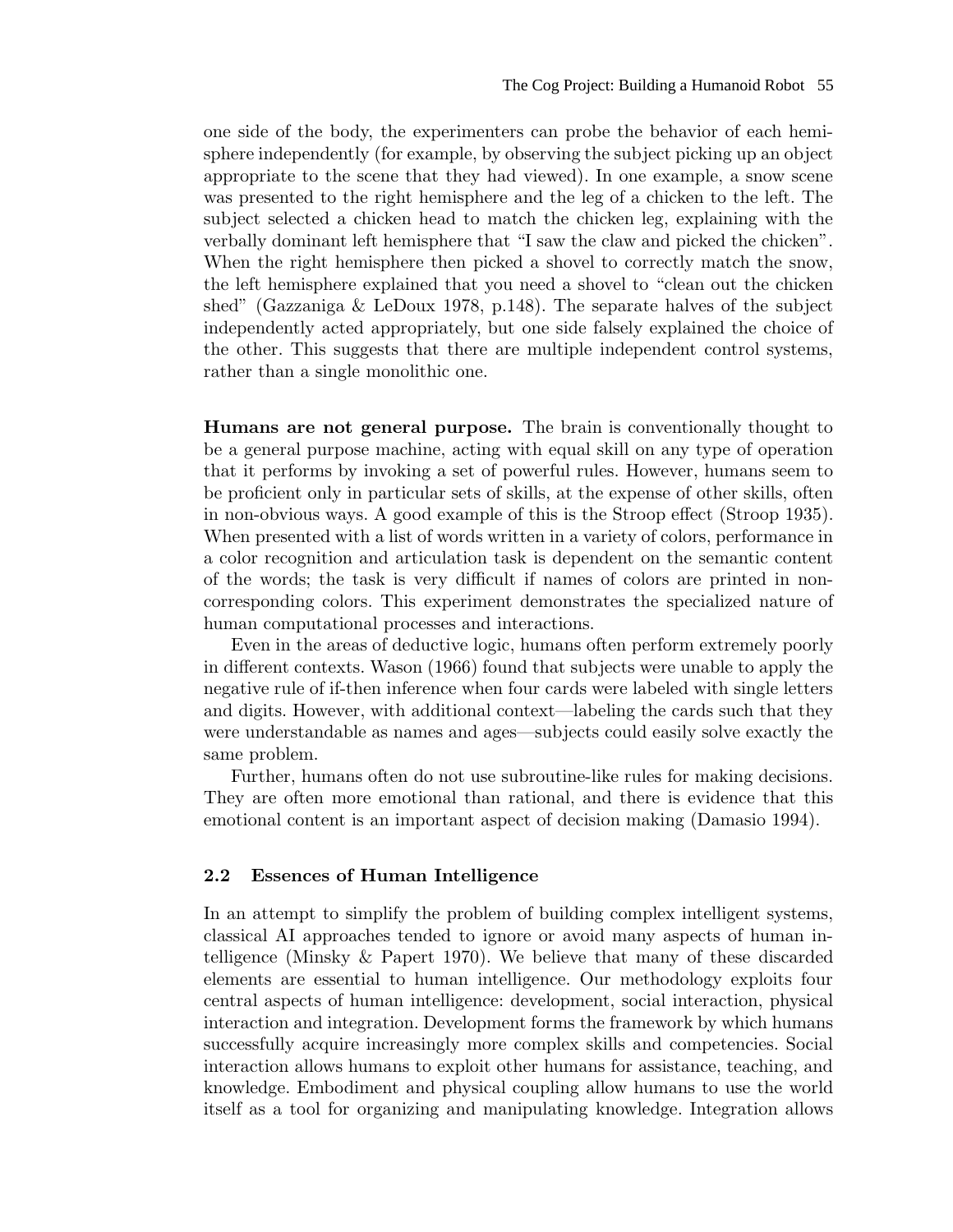humans to maximize the efficacy and accuracy of complementary sensory and motor systems. We believe that not only are these four themes critical to the understanding of human intelligence but also they actually simplify the problem of creating human-like intelligence.

**Development:** Humans are not born with complete reasoning systems, complete motor systems, or even complete sensory systems. Instead, they undergo a process of development where they perform incrementally more difficult tasks in more complex environments en route to the adult state. Building systems developmentally facilitates learning both by providing a structured decomposition of skills and by gradually increasing the complexity of the task to match the competency of the system.

Development is an *incremental* process. Behaviors and learned skills that have already been mastered prepare and enable the acquisition of more advanced behaviors by providing subskills and knowledge that can be re-used, by placing simplifying constraints on the acquisition, and by minimizing new information that must be acquired. For example, Diamond (1990) shows that infants between five and twelve months of age progress through a number of distinct phases in the development of visually guided reaching. In this progression, infants in later phases consistently demonstrate more sophisticated reaching strategies to retrieve a toy in more challenging scenarios. As the infant's reaching competency develops, later stages incrementally improve upon the competency afforded by the previous stages. Within our group, Marjanović, Scassellati  $&$  Williamson (1996) applied a similar bootstrapping technique to enable the robot to learn to point to a visual target. Scassellati (1996) has discussed how a humanoid robot might acquire basic social competencies through this sort of developmental methodology. Other examples of developmental learning that we have explored can be found in (Ferrell 1996, Scassellati 1998*b*).

By gradually increasing the complexity of the required task, a developmental process optimizes learning. For example, infants are born with low acuity vision which simplifies the visual input they must process. The infant's visual performance develops in step with their ability to process the influx of stimulation (Johnson 1993). The same is true for the motor system. Newborn infants do not have independent control over each degree of freedom of their limbs, but through a gradual increase in the granularity of their motor control they learn to coordinate the full complexity of their bodies. A process in which the acuity of both sensory and motor systems are gradually increased significantly reduces the difficulty of the learning problem (Thelen  $\&$  Smith 1994). The caregiver also acts to gradually increase the task complexity by structuring and controlling the complexity of the environment. By exploiting a gradual increase in complexity both internal and external, while reusing structures and information gained from previously learned behaviors, we hope to be able to learn increasingly sophisticated behaviors. We believe that these methods will allow us to construct systems which scale autonomously (Ferrell & Kemp 1996, Scassellati 1998*b*).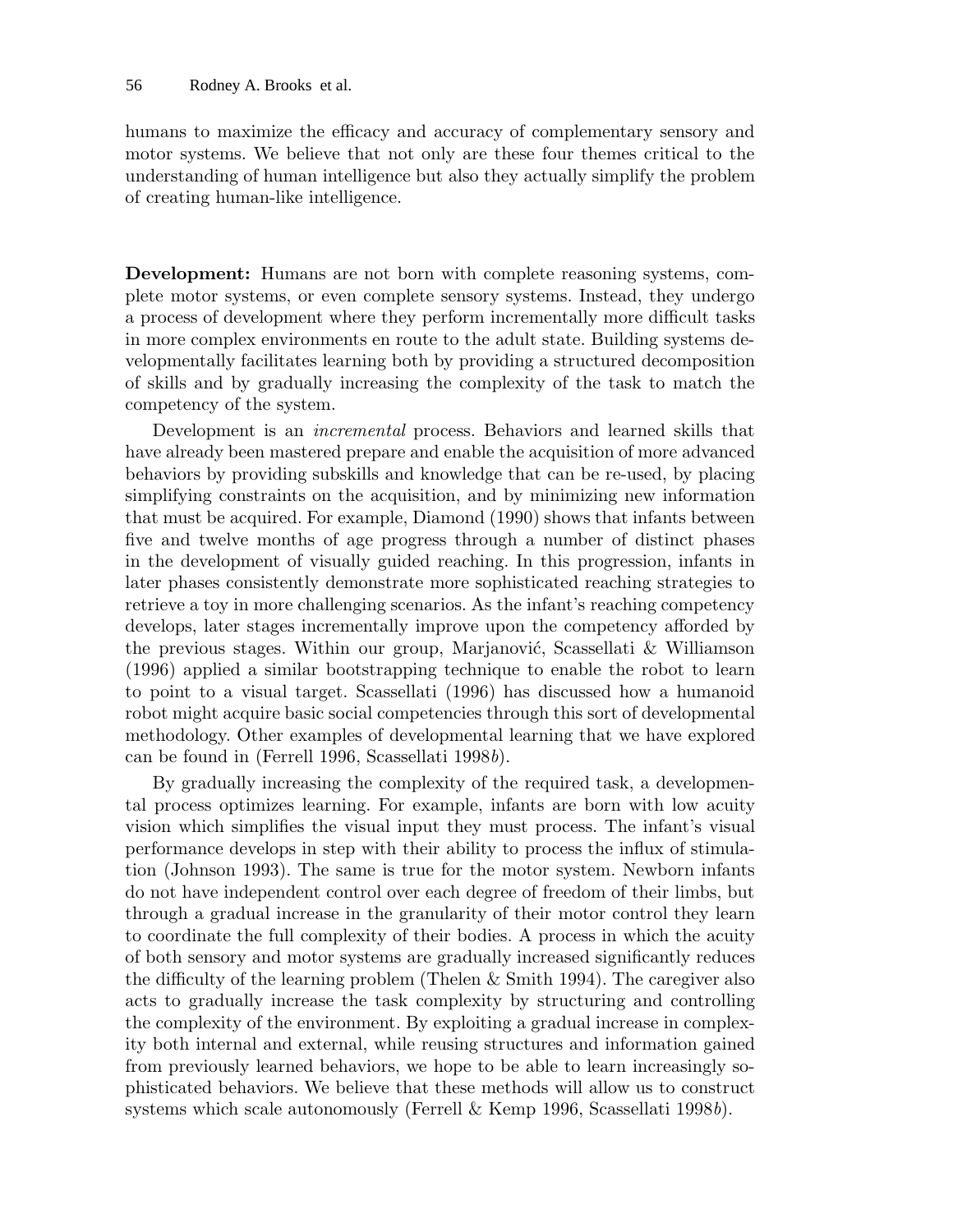**Social Interaction:** Human infants are extremely dependent on their caregivers, relying upon them not only for basic necessities but also as a guide to their development. This reliance on social contact is so integrated into our species that it is hard to imagine a completely asocial human; developmental disorders that effect social development, such as autism and Asperger's syndrome, are extremely debilitating and can have far-reaching consequences (Cohen & Volkmar 1997). Building social skills into an artificial intelligence provides not only a natural means of human-machine interaction but also a mechanism for bootstrapping more complex behavior. Our research program has investigated social interaction both as a means for bootstrapping and as an instance of developmental progression.

Social interaction can be a means to facilitate learning. New skills may be socially transfered from caregiver to infant through mimicry or imitation, through direct tutelage, or by means of scaffolding, in which a more able adult manipulates the infant's interactions with the environment to foster novel abilities. Commonly scaffolding involves reducing distractions, marking the task's critical attributes, reducing the number of degrees of freedom in the target task, and enabling the infant to experience the end or outcome before she is cognitively or physically able of seeking and attaining it for herself (Wood, Bruner & Ross 1976). We are currently engaged in work studying bootstrapping new behaviors from social interactions (Breazeal & Scassellati 1998, Breazeal & Velasquez 1998).

The social skills required to make use of scaffolding are complex. Infants acquire these social skills through a developmental progression (Hobson 1993). One of the earliest precursors is the ability to share attention with the caregiver. This ability can take many forms, from the recognition of a pointing gesture to maintaining eye contact (see chapter in this volume by Scassellati). In our work, we have also examined social interaction from this developmental perspective, building systems that can recognize and respond to joint attention by finding faces and eyes (Scassellati 1998*c*) and imitating head nods of the caregiver (Scassellati 1998*d*).

**Embodiment and Physical Coupling:** Perhaps the most obvious, and most overlooked, aspect of human intelligence is that it is embodied. A principle tenet of our methodology is to build and test real robotic systems. We believe that building human-like intelligence requires human-like interaction with the world (Brooks & Stein 1994). Humanoid form is important both to allow humans to interact socially with the robot in a natural way and to provide similar task constraints.

The direct physical coupling between action and perception reduces the need for an intermediary representation. For an embodied system, internal representations can be ultimately grounded in sensory-motor interactions with the world (Lakoff 1987). Our systems are physically coupled with the world and operate directly in that world without any explicit representations of it (Brooks 1986, Brooks 1991*b*). There are representations, or accumulations of state, but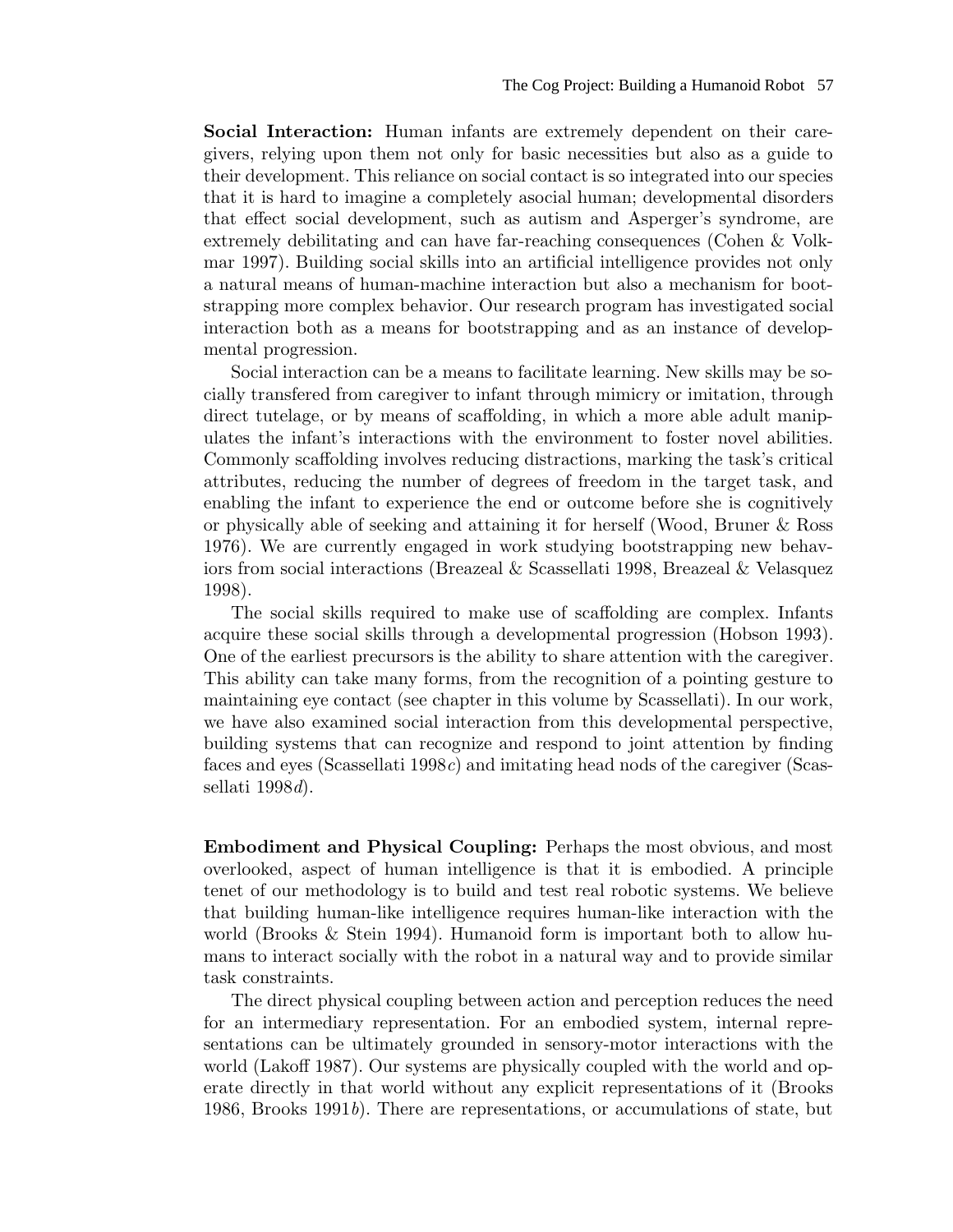these only refer to the internal workings of the system; they are meaningless without interaction with the outside world. The embedding of the system within the world enables the internal accumulations of state to provide useful behavior.<sup>1</sup>

In addition we believe that building a real system is computationally less complex than simulating such a system. The effects of gravity, friction, and natural human interaction are obtained for free, without any computation. Embodied systems can also perform some complex tasks in relatively simple ways by exploiting the properties of the complete system. For example, when putting a jug of milk in the refrigerator, you can exploit the pendulum action of your arm to move the milk (Greene 1982). The swing of the jug does not need to be explicitly planned or controlled, since it is the natural behavior of the system. Instead of having to plan the whole motion, the system only has to modulate, guide and correct the natural dynamics. We have implemented one such scheme using self-adaptive oscillators to drive the joints of the robot's arm (Williamson 1998*a*, Williamson 1998*b*).

**Integration:** Humans have the capability to receive an enormous amount of information from the world. Visual, auditory, somatosensory, and olfactory cues are all processed simultaneously to provide us with our view of the world. However, there is evidence that the sensory modalities are not independent; stimuli from one modality can and do influence the perception of stimuli in another modality. For example, Churchland, Ramachandran & Sejnowski (1994) demonstrated an example of how audition can cause illusory visual motion. Vision can cause auditory illusions too, such as the McGurk effect (Cohen & Massaro 1990). These studies demonstrate that sensory modalities cannot be treated independently.

Sensory integration can simplify the computation necessary for a given task. Attempting to perform the task using only one modality is sometimes awkward and computationally intensive. Utilizing the complementary nature of separate modalities can result in a reduction of overall computation. We have implemented several mechanisms on Cog that use multimodal integration to aid in increasing performance or developing competencies. For example, Peskin & Scassellati (1997) implemented a system that stabilized images from a moving camera using vestibular feedback.

By integrating different sensory modalities we can exploit the multimodal nature of stimuli to facilitate learning. For example, objects that make noise often move. This correlation can be exploited to facilitate perception. Wertheimer (1961) has shown that vision and audition interact from birth; even ten-minuteold children will turn their eyes toward an auditory cue. This interaction between the senses continues to develop; visual stimuli greatly affect the development of sound localization (Knudsen & Knudsen 1985). In our work, Irie (1997) built an auditory system that utilizes visual information to train auditory localization. This work highlights not only the development of sensory integration, but also

 $1$  This was the fundamental approach taken by Ashby (1960) contemporaneously with the development of early AI.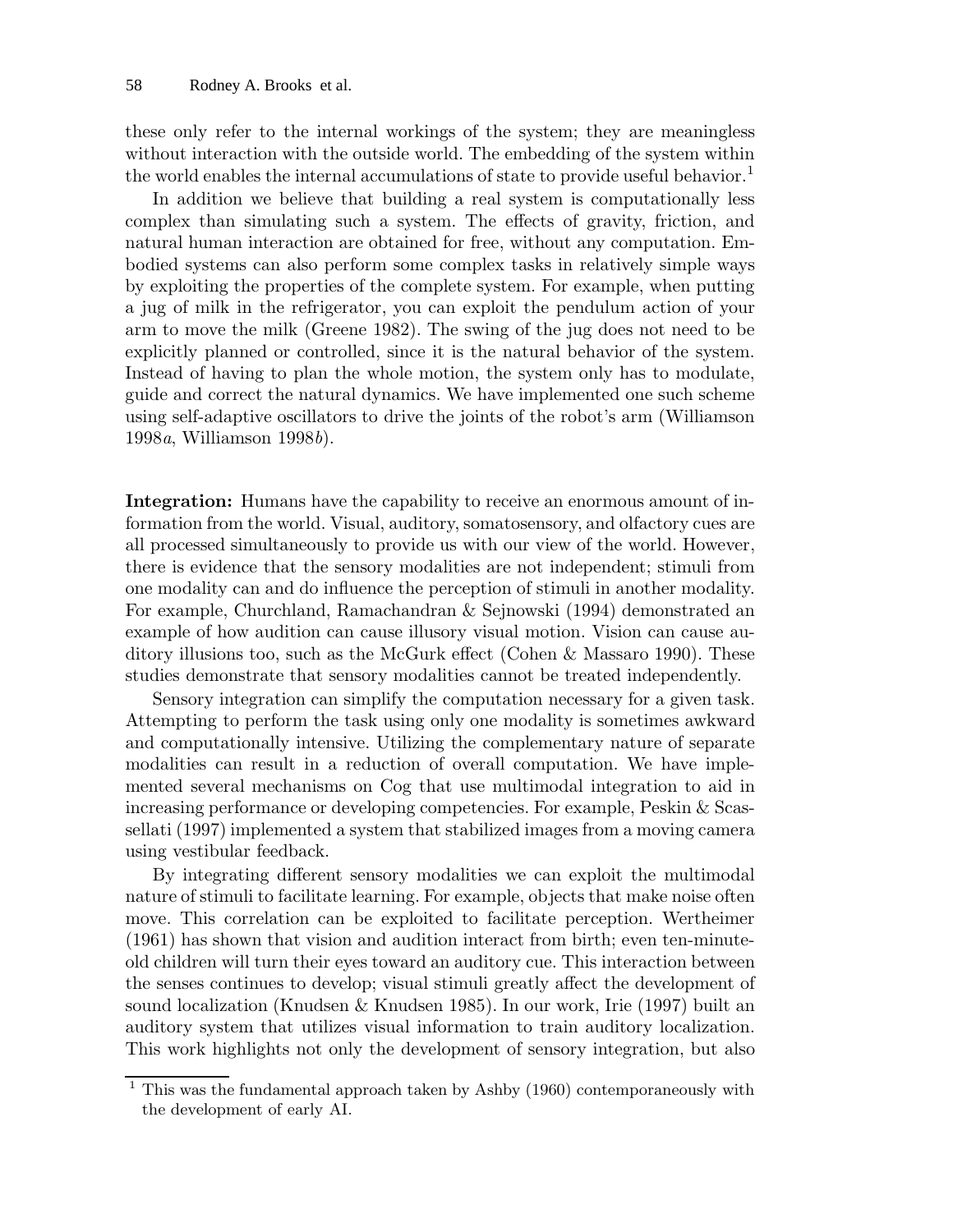

**Fig. 1.** Cog, an upper-torso humanoid robot. Cog has twenty-one degrees of freedom to approximate human movement, and a variety of sensory systems that approximate human senses, including visual, vestibular, auditory, and tactile senses.

the simplification of computational requirements that can be obtained through integration.

# **3 Hardware**

In pursuing the methodology outlined in the previous section, we have constructed an upper-torso humanoid robot called Cog (see Figure 1). This section describes the computational, perceptual, and motor systems that have been implemented on Cog as well as the development platforms that have been constructed to test additional hardware and software components.

# **3.1 Computational System**

The computational control for Cog is a heterogeneous network of many different processors types operating at different levels in the control hierarchy, ranging from small microcontrollers for joint-level control to digital signal processor (DSP) networks for audio and visual preprocessing.

Cog's "brain" has undergone a series of revisions. The original was a network of 16 MHz Motorola 68332 microcontrollers on custom-built boards, connected through dual-port RAM. Each of these nodes ran L, a multithreading subset of Common Lisp. The current core is a network of 200 MHz industrial PC computers running the QNX real-time operating system and connected by 100VG ethernet. The network currently contains 4 nodes, but can be expanded at will by plugging new nodes into the network hub. QNX provides transparent and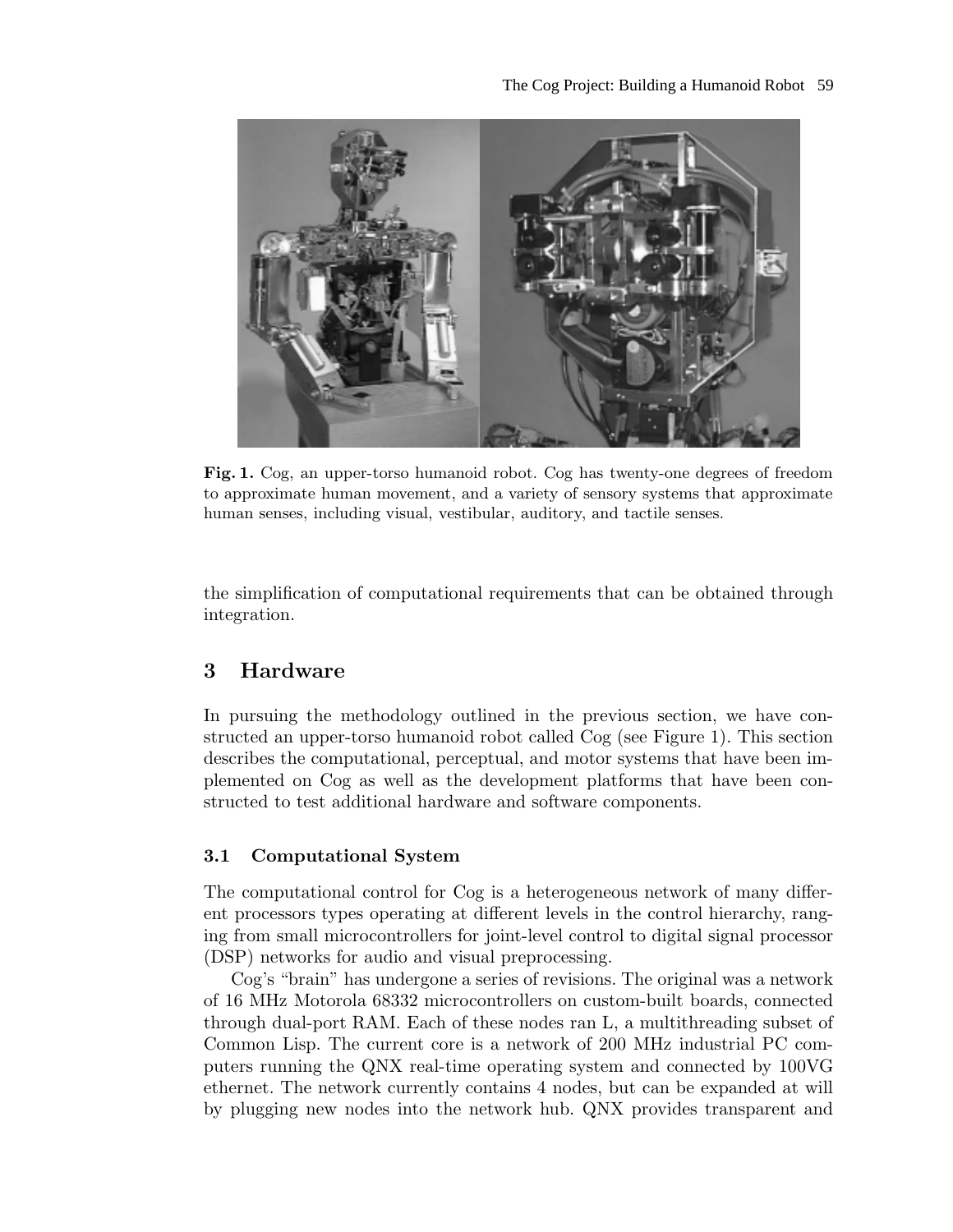fault-tolerant interprocess communication over the network. The PC backplanes provide ample room for installing commercial or custom I/O boards and controller cards. The "old" and "new" brains can inter-operate, communicating via a custom-built shared memory ISA interface card.

Video and audio preprocessing is performed by a separate network of Texas Instruments C40 digital signal processors which communicate via the proprietary C40 communications port interface. The network includes C40-based framegrabbers, display boards, and audio I/O ports. The processors relay data to the core processor network via ISA and PCI interface cards.

Each joint on the robot has a dedicated local motor controller, a custombuilt board with a Motorola HC11 microcontroller, which processes encoder and analog inputs, performs servo calculations, and drives the motor via pulse-width modulation. For the arms, the microcontroller generates a virtual spring behavior at 1kHz, based on torque feedback from strain gauges in the joints.

## **3.2 Perceptual Systems**

To obtain information about the environment, Cog has a variety of sensory systems including visual, vestibular, auditory, tactile, and kinesthetic senses.

**Visual System:** Cog's visual system is designed to mimic some of the capabilities of the human visual system, including binocularity and space-variant sensing (Scassellati 1998*a*). Each eye can rotate about an independent vertical axis (pan) and a coupled horizontal axis (tilt). To allow for both a wide field of view and high resolution vision, there are two grayscale cameras per eye, one which captures a wide-angle view of the periphery  $(88.6°(V) \times 115.8°(H)$  field of view) and one which captures a narrow-angle view of the central (foveal) area  $(18.4°(V) \times 24.4°(H))$  field of view with the same resolution). Each camera produces an NTSC signal that is digitized by a frame grabber connected to the digital signal processor network.

**Vestibular System:** The human vestibular system plays a critical role in the coordination of motor responses, eye movement, posture, and balance. The human vestibular sensory organ consists of the three semi-circular canals, which measure the acceleration of head rotation, and the two otolith organs, which measure linear movements of the head and the orientation of the head relative to gravity. To mimic the human vestibular system, Cog has three rate gyroscopes mounted on orthogonal axes (corresponding to the semi-circular canals) and two linear accelerometers (corresponding to the otolith organs). Each of these devices is mounted in the head of the robot, slightly below eye level. Analog signals from each of these sensors is amplified on-board the robot, and processed off-board by a commercial A/D converter attached to one of the PC brain nodes.

**Auditory System:** To provide auditory information, two omni-directional microphones were mounted on the head of the robot. To facilitate localization,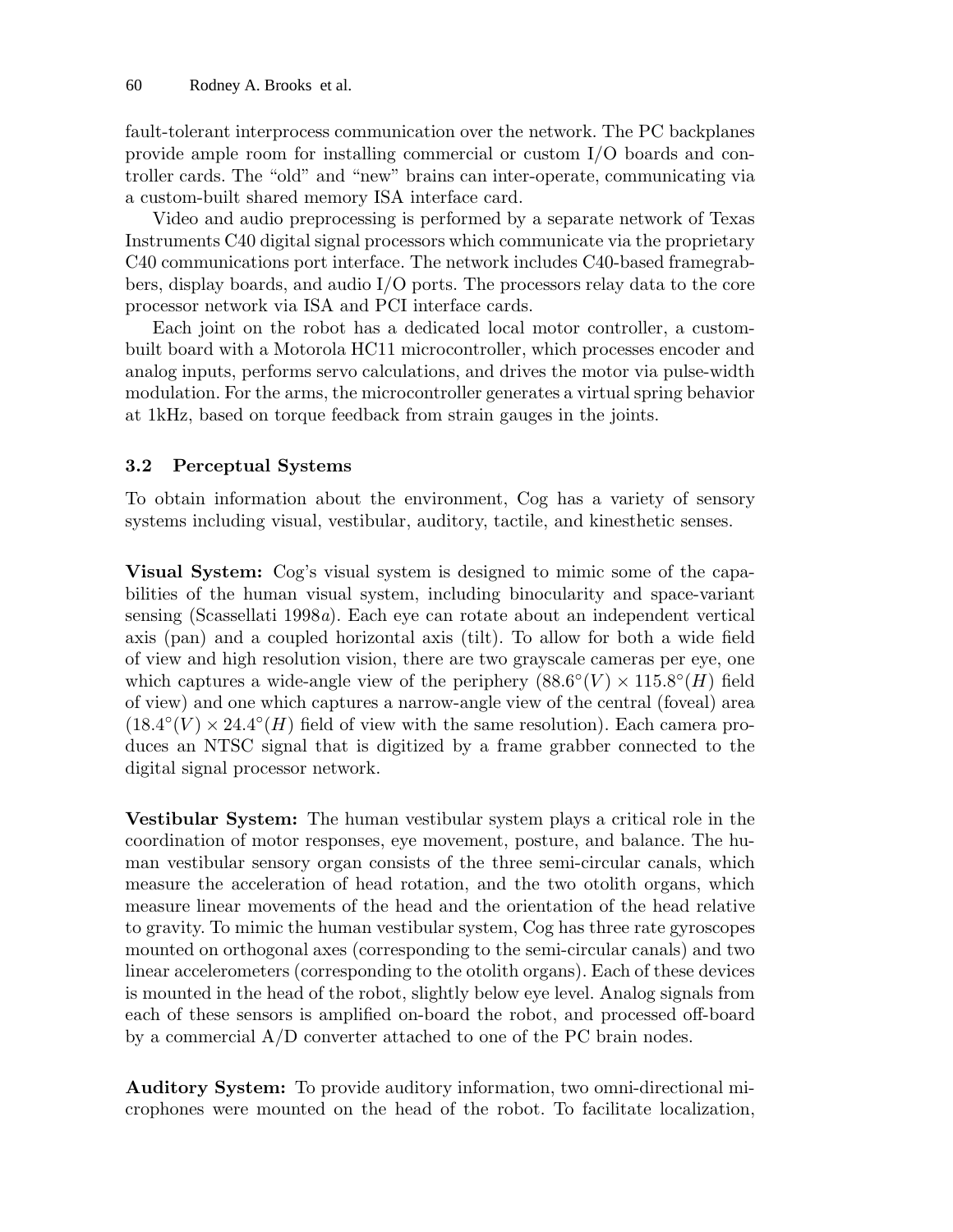crude pinnae were constructed around the microphones. Analog auditory signals are processed by a commercial  $A/D$  board that interfaces to the digital signal processor network.

**Tactile System:** We have begun experimenting with providing tactile feedback from the robot using resistive force sensors. Each sensor provides a measurement of the force applied to its sensing surface. As an initial experiment, we have mounted an  $6 \times 4$  array of these sensors to the front of the robot's torso. The signals from these sensors are multiplexed through a single 6811 microcontroller, thus giving measurements of both force and position. A similar system has been used to mount tactile sensors on some of the hands that we have used with the robot.

**Kinesthetic System:** Feedback concerning the state of Cog's motor system is provided by a variety of sensors located at each joint. The eye axes utilize only the simplest form of feedback; each actuator has a single digital encoder which gives position information. The neck and torso joints have encoders, as well as motor current sensing (for crude torque feedback), temperature sensors on the motors and driver chips, and limit switches at the extremes of joint movement. The arms joints have the most involved kinesthetic sensing. In addition to all the previous sensors, each of the 12 arm joints also has strain gauges for accurate torque sensing, and potentiometers for absolute position feedback.

## **3.3 Motor Systems**

Cog has a total of twenty-one mechanical degrees-of-freedom (DOF); two six DOF arms, a torso with a two degree-of-freedom (DOF) waist, a one DOF torso twist, a three DOF neck, and three DOF in the eyes.

**Arms:** Each arm is loosely based on the dimensions of a human arm with 6 degrees-of-freedom, each powered by a DC electric motor through a series spring (a series elastic actuator, see (Pratt & Williamson 1995)). The spring provides accurate torque feedback at each joint, and protects the motor gearbox from shock loads. A low gain position control loop is implemented so that each joint acts as if it were a virtual spring with variable stiffness, damping and equilibrium position. These spring parameters can be changed, both to move the arm and to alter its dynamic behavior. Motion of the arm is achieved by changing the equilibrium positions of the joints, not by commanding the joint angles directly. There is considerable biological evidence for this spring-like property of arms (Zajac 1989, Cannon & Zahalak 1982, MacKay, Crammond, Kwan & Murphy 1986).

The spring-like property gives the arm a sensible "natural" behavior: if it is disturbed, or hits an obstacle, the arm simply deflects out of the way. The disturbance is absorbed by the compliant characteristics of the system, and needs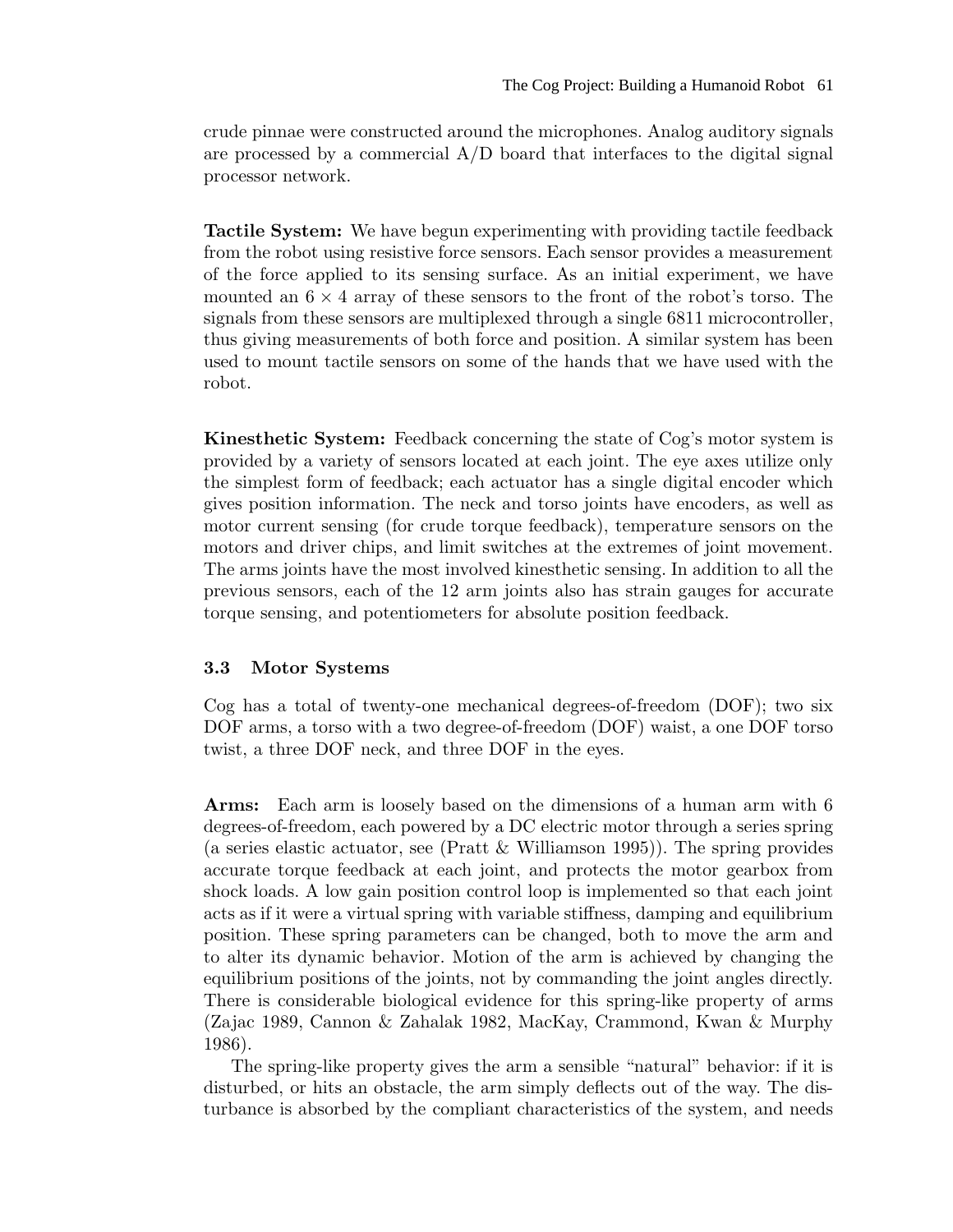

**Fig. 2.** Range of motion for the neck and torso. Not shown are the neck twist (180 degrees) and body twist (120 degrees)

no explicit sensing or computation. The system also has a low frequency characteristic (large masses and soft springs) which allows for smooth arm motion at a slower command rate. This allows more time for computation, and makes possible the use of control systems with substantial delay (a condition akin to biological systems). The spring-like behavior also guarantees a stable system if the joint set-points are fed-forward to the arm.

**Neck and Torso:** Cog's body has six degrees of freedom: the waist bends sideto-side and front-to-back, the "spine" can twist, and the neck tilts side-to-side, nods front-to-back, and twists left-to-right. Mechanical stops on the body and neck give a human-like range of motion, as shown in Figure 2 (Not shown are the neck twist (180 degrees) and body twist (120 degrees)).

## **3.4 Development Platforms**

In addition to the humanoid robot, we have also built three development platforms, similar in mechanical design to Cog's head, with identical computational systems; the same code can be run on all platforms. These development platforms allow us to test and debug new behaviors before integrating them on Cog.

**Vision Platform:** The vision development platform (shown at the left of Figure 3) is a copy of Cog's active vision system. The development platform has identical degrees of freedom, similar design characteristics, and identical computational environment. The development platform differs from Cog's vision system in only three ways. First, to explore issues of color vision and saliency, the development platform has color cameras. Second, the mechanical design of the camera mounts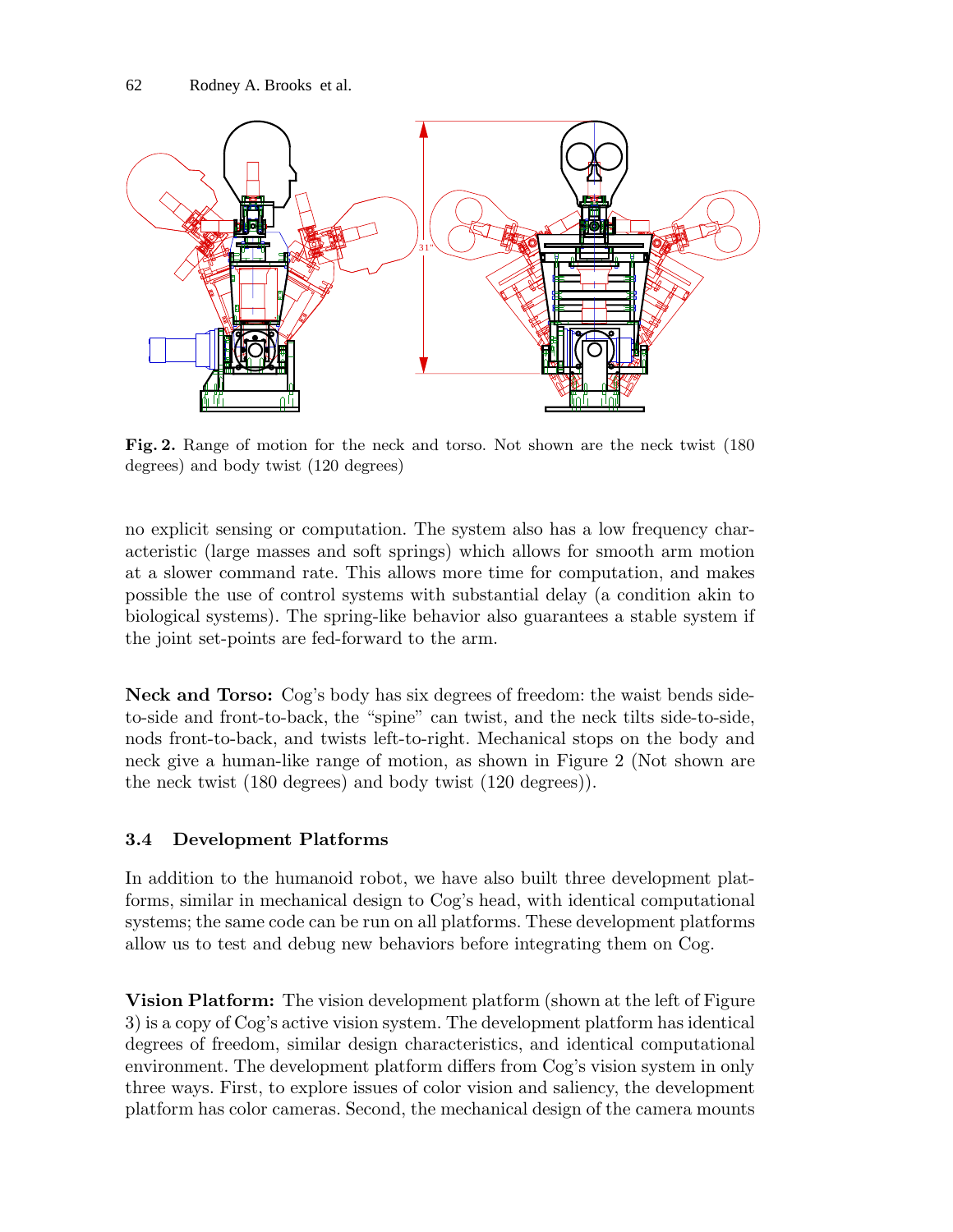

**Fig. 3.** Two of the vision development platforms used in this work. These desktop systems match the design of the Cog head and are used as development platforms for visual-motor routines. The system on the right has been modified to investigate how expressive facial gestures can regulate social learning.

has been modified for the specifications of the color cameras. Third, because the color cameras are significantly lighter than the grayscale cameras used on Cog, we were able to use smaller motors for the development platform while obtaining similar eye movement speeds. Additional details on the development platform design can be found in Scassellati (1998*a*).

**Vision and Emotive Response Platform:** To explore ideas in social interaction between robots and humans, we have constructed a platform with capabilities for emotive facial expressions (shown at the right of Figure 3). This system, called Kismet, consists of the active stereo vision system (described above) embellished with facial features for emotive expression. Currently, these facial features include eyebrows (each with two degrees-of-freedom: lift and arch), ears (each with two degrees-of-freedom: lift and rotate), eyelids (each with one degree of freedom: open/close), and a mouth (with one degree of freedom: open/close). The robot is able to show expressions analogous to anger, fatigue, fear, disgust, excitement, happiness, interest, sadness, and surprise (shown in Figure 4) which are easily interpreted by an untrained human observer.

A pair of Motorola 68332-based microcontrollers are also connected to the robot. One controller implements the motor system for driving the robot's facial motors. The second controller implements the motivational system (emotions and drives) and the behavior system. This node receives pre-processed perceptual information from the DSP network through a dual-ported RAM, and converts this information into a behavior-specific percept which is then fed into the rest of the behavior engine.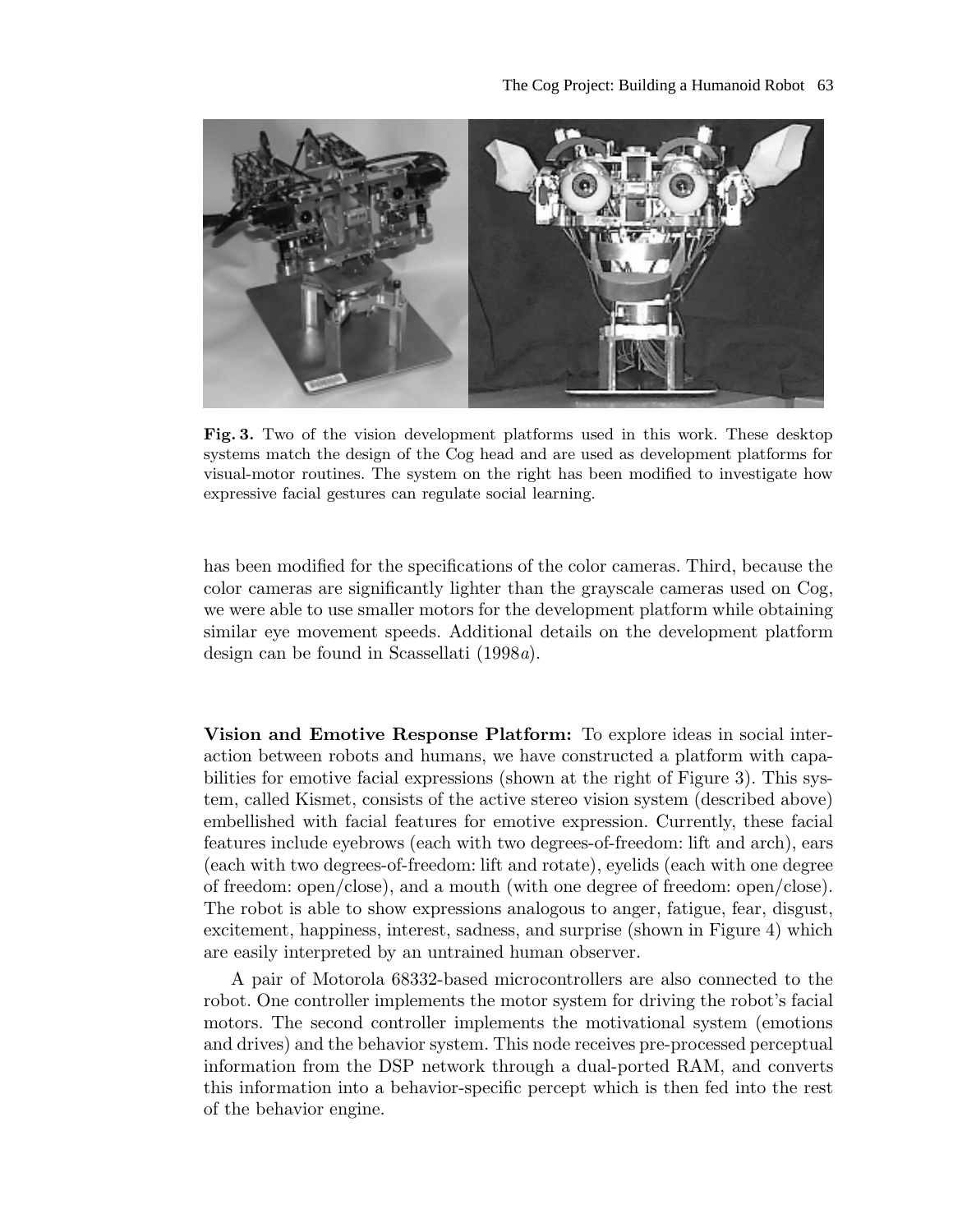

**Fig. 4.** Static extremes of Kismet's facial expressions. During operation, the 11 degreesof-freedom for the ears, eyebrows, mouth, and eyelids vary continuously with the current emotional state of the robot.

Visual-Auditory Platform: A third development platform was constructed to investigate the relationships between vision and audition. The development platform has an auditory system similar to that used on Cog, with two microphones and a set of simplified pinnae. As a simplified visual system, a single color camera was mounted at the midline of the head.

# **4 Current Long-Term Projects**

This section describes a few of the long-term research issues that our group is currently addressing. Although each project is still in progress, initial results from each of these areas will be presented in Section 5.

# **4.1 Joint Attention and Theoryof Mind**

One critical milestone in a child's development is the recognition of others as agents that have beliefs, desires, and perceptions that are independent of the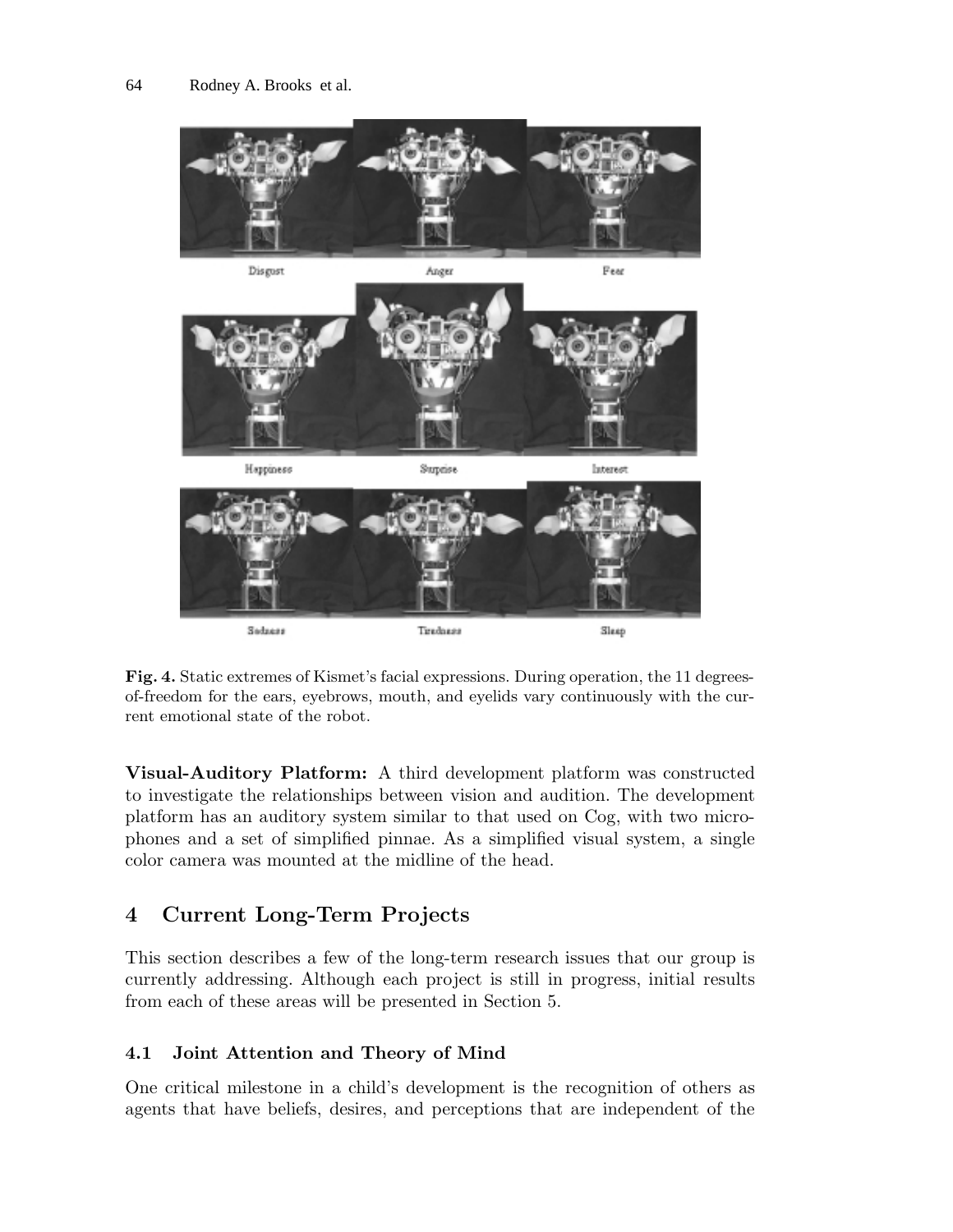child's own beliefs, desires, and perceptions. The ability to recognize what another person can see, the ability to know that another person maintains a false belief, and the ability to recognize that another person likes games that differ from those that the child enjoys are all part of this developmental chain. Further, the ability to recognize oneself in the mirror, the ability to ground words in perceptual experiences, and the skills involved in creative and imaginative play may also be related to this developmental advance. These abilities are also central to what defines human interactions. Normal social interactions depend upon the recognition of other points of view, the understanding of other mental states, and the recognition of complex non-verbal signals of attention and emotional state.

If we are to build a system that can recognize and produce these complex social behaviors, we must find a skill decomposition that maintains the complexity and richness of the behaviors represented while still remaining simple to implement and construct. Evidence from the development of these "theory of mind" skills in normal children, as well as the abnormal development seen in pervasive developmental disorders such as Asperger's syndrome and autism, demonstrate that a critical precursor is the ability to engage in joint attention (Baron-Cohen 1995, Frith 1990). Joint attention refers to those preverbal social behaviors that allow the infant to share with another person the experience of a third object (Wood et al. 1976). For example, the child might laugh and point to a toy, alternating between looking at the caregiver and the toy.

From a robotics standpoint, even the simplest of joint attention behaviors require the coordination of a large number of perceptual, sensory-motor, attentional, and cognitive processes. Our current research is the implementation of one possible skill decomposition that has received support from developmental psychology, neuroscience, and abnormal psychology, and is consistent with evidence from evolutionary studies of the development of joint attention behaviors. This decomposition is described in detail in the chapter by Scassellati, and requires many capabilities from our robotic system including basic eye motor skills, face and eye detection, determination of eye direction, gesture recognition, attentional systems that allow for social behavior selection at appropriate moments, emotive responses, arm motor control, image stabilization, and many others.

A robotic system that can recognize and engage in joint attention behaviors will allow for social interactions between the robot and humans that have previously not been possible. The robot would be capable of learning from an observer using normal social signals in the same way that human infants learn; no specialized training of the observer would be necessary. The robot would also be capable of expressing its internal state (emotions, desires, goals, etc.) through social interactions without relying upon an artificial vocabulary. Further, a robot that can recognize the goals and desires of others will allow for systems that can more accurately react to the emotional, attentional, and cognitive states of the observer, can learn to anticipate the reactions of the observer, and can modify its own behavior accordingly. The construction of these systems may also provide a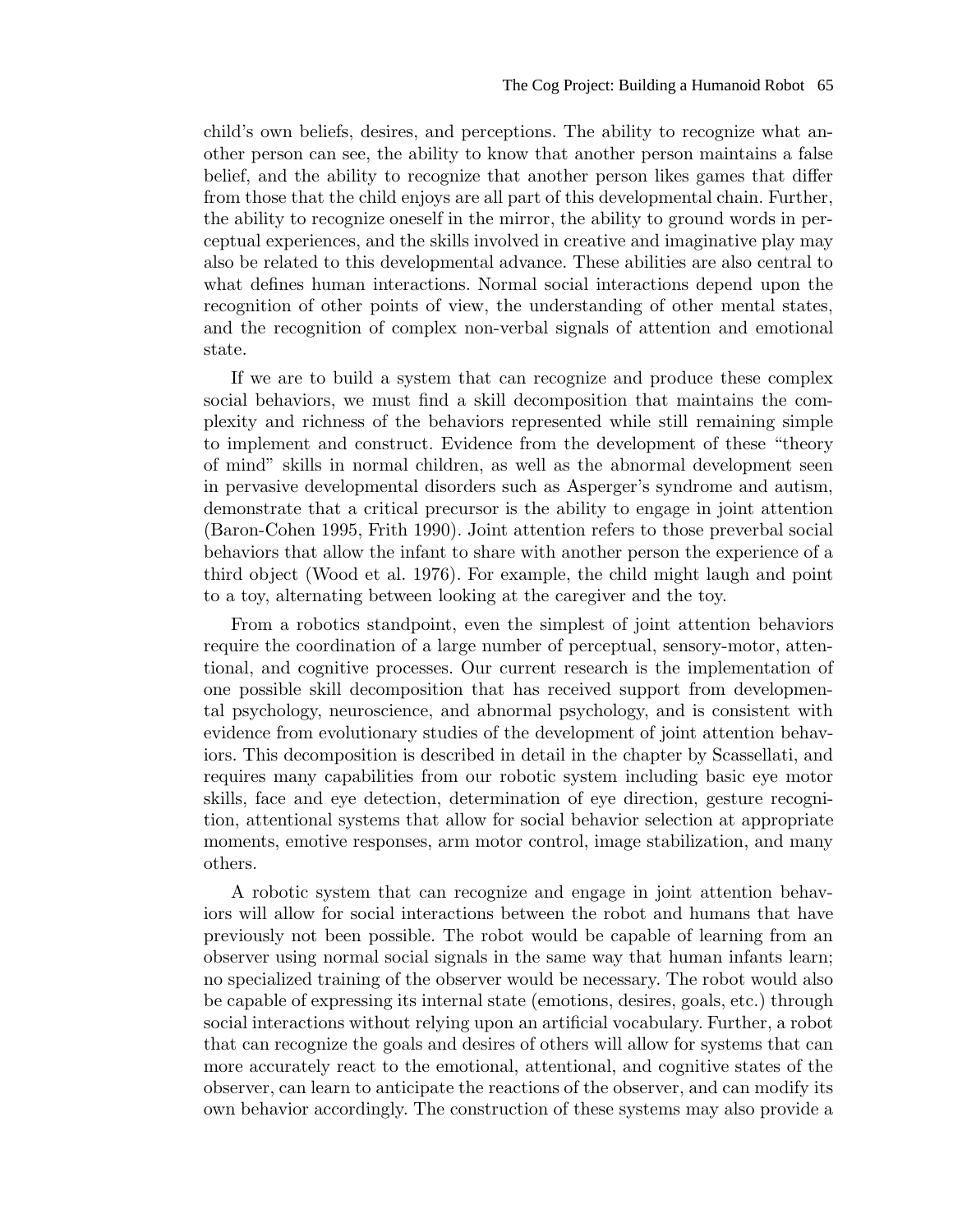new tool for investigating the predictive power and validity of the models from natural systems that serve as the basis. An implemented model can be tested in ways that are not possible to test on humans, using alternate developmental conditions, alternate experiences, and alternate educational and intervention approaches.

#### **4.2 Social Interaction between an Infant and a Caretaker**

Other ongoing work focuses on altricial learning in a social context (Breazeal (Ferrell) 1998, Breazeal & Scassellati 1998, Breazeal & Velasquez 1998). By treating the robot as an altricial system whose learning is assisted and guided by the human caretaker, this approach exploits the environment and social interactions that are critical to infant development.

An infant's motivations (emotions, drives, and pain) play an important role in generating meaningful interactions with the caretaker (Bullowa 1979). The infant's emotional responses provide important cues which the caretaker uses to assess how to satiate the infant's drives, and how to carefully regulate the complexity of the interaction. The former is critical for the infant to learn how its actions influence the caretaker, and the latter is critical for establishing and maintaining a suitable learning environment for the infant. Similarly, the caretaker's emotive responses to the infant shape the continuing interaction and can guide the learning process.

An infant's motivations are vital to regulating social interactions with his mother (Kaye 1979). Soon after birth, an infant is able to display a wide variety of facial expressions (Trevarthen 1979). As such, he responds to events in the world with expressive cues that his mother can read, interpret, and act upon. She interprets them as indicators of his internal state (how he feels and why), and modifies her actions to promote his well being (Tronick, Als & Adamson 1979, Chappell & Sander 1979). For example, when he appears content she tends to maintain the current level of interaction, but when he appears disinterested she intensifies or changes the interaction to try to re-engage him. In this manner, the infant can regulate the intensity of interaction with his mother by displaying appropriate emotive and expressive cues.

An important function for a robot's motivational system is not only to establish appropriate interactions with the caretaker, but also to regulate their intensity so that the robot is neither overwhelmed nor under stimulated by them. When designed properly, the intensity of the robot's expressions provide appropriate cues for the caretaker to increase the intensity of the interaction, tone it down, or maintain it at the current level. By doing so, both parties can modify their own behavior and the behavior of the other to maintain the intensity of interaction that the robot requires.

The use of emotional expressions and gestures facilitates and biases learning during social exchanges. Parents take an active role in shaping and guiding how and what infants learn by means of *scaffolding*. As the word implies, the parent provides a supportive framework for the infant by manipulating the infant's interactions with the environment to foster novel abilities. The emotive cues the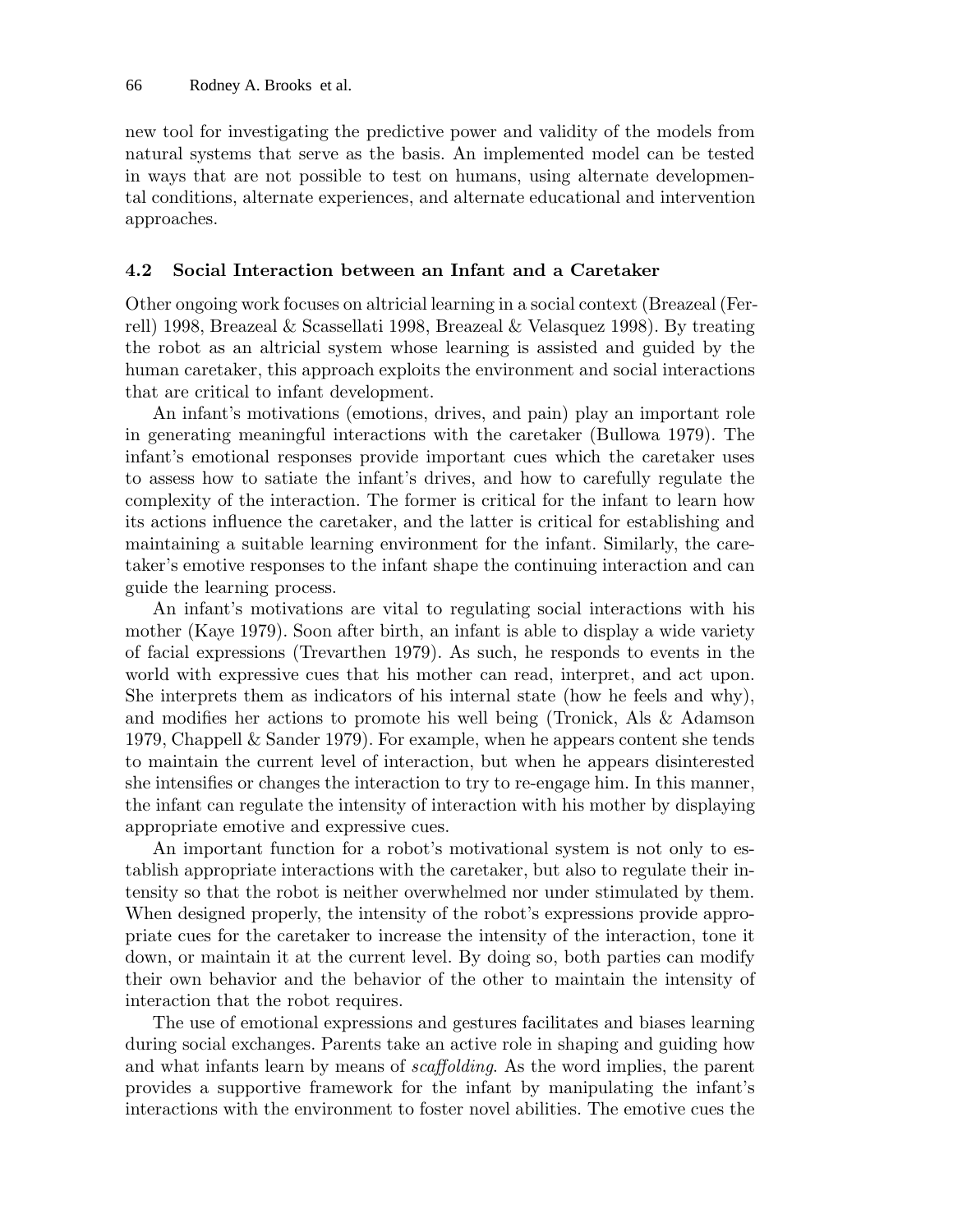parent receives during social exchanges serve as feedback so the parent can adjust the nature and intensity of the structured learning episode to maintain a suitable learning environment where the infant is neither bored nor overwhelmed.

In addition, an infant's motivations and emotional displays are critical in establishing the context for learning shared meanings of communicative acts (Halliday 1975). An infant displays a wide assortment of emotive cues such as coos, smiles, waves, and kicks. At such an early age, the mother imparts a consistent meaning to her infant's expressive gestures and expressions, interpreting them as meaningful responses to her mothering and as indications of his internal state. Curiously, experiments by Kaye (1979) argue that the mother actually supplies most if not *all* the meaning to the exchange when the infant is so young. The infant does not know the significance his expressive acts have for his mother, nor how to use them to evoke specific responses from her. However, because the mother *assumes* her infant shares the same meanings for emotive acts, her consistency *allows* the infant to discover what sorts of activities on his part will get specific responses from her. Routine sequences of a predictable nature can be built up which serve as the basis of learning episodes (Newson 1979).

Combining these ideas one can design a robot that is biased to learn how its emotive acts influence the caretaker in order to satisfy its own drives. Toward this end, we endow the robot with a motivational system that works to maintain its drives within homeostatic bounds and motivates the robot to learn behaviors that satiate them. For our purposes, we further provide the robot with a set of emotive expressions that are easily interpreted by a naive observer as analogues of the types of emotive expressions that human infants display. This allows the caretaker to observe the robot's emotive expressions and interpret them as communicative acts. This establishes the requisite routine interactions for the robot to learn how its emotive acts influence the behavior of the caretaker, which ultimately serves to satiate the robot's own drives. By doing so, both parties can modify both their own behavior and the behavior of the other in order to maintain an interaction that the robot can learn from and use to satisfy its drives.

## **4.3 Dynamic Human-like Arm Motion**

Another research goal is to build a system that can move with the speed, precision, dexterity, and grace of a human to physically interact with the world in human-like ways. Our current research focuses on control methods that exploit the natural dynamics of the robot to obtain flexible and robust motion without complex computation.

Control methods that exploit physical dynamics are not common in robotics. Traditional methods are often kinematically based, requiring accurate calibration of the robot's dimensions and mechanical properties. However, even for systems that utilize only a few degrees of freedom, kinematic solutions can be computationally expensive. For this reason, researchers have adopted a number of strategies to simplify the control problems by reducing the effects of system dynamics including careful calibration and intensive modeling (An, Atke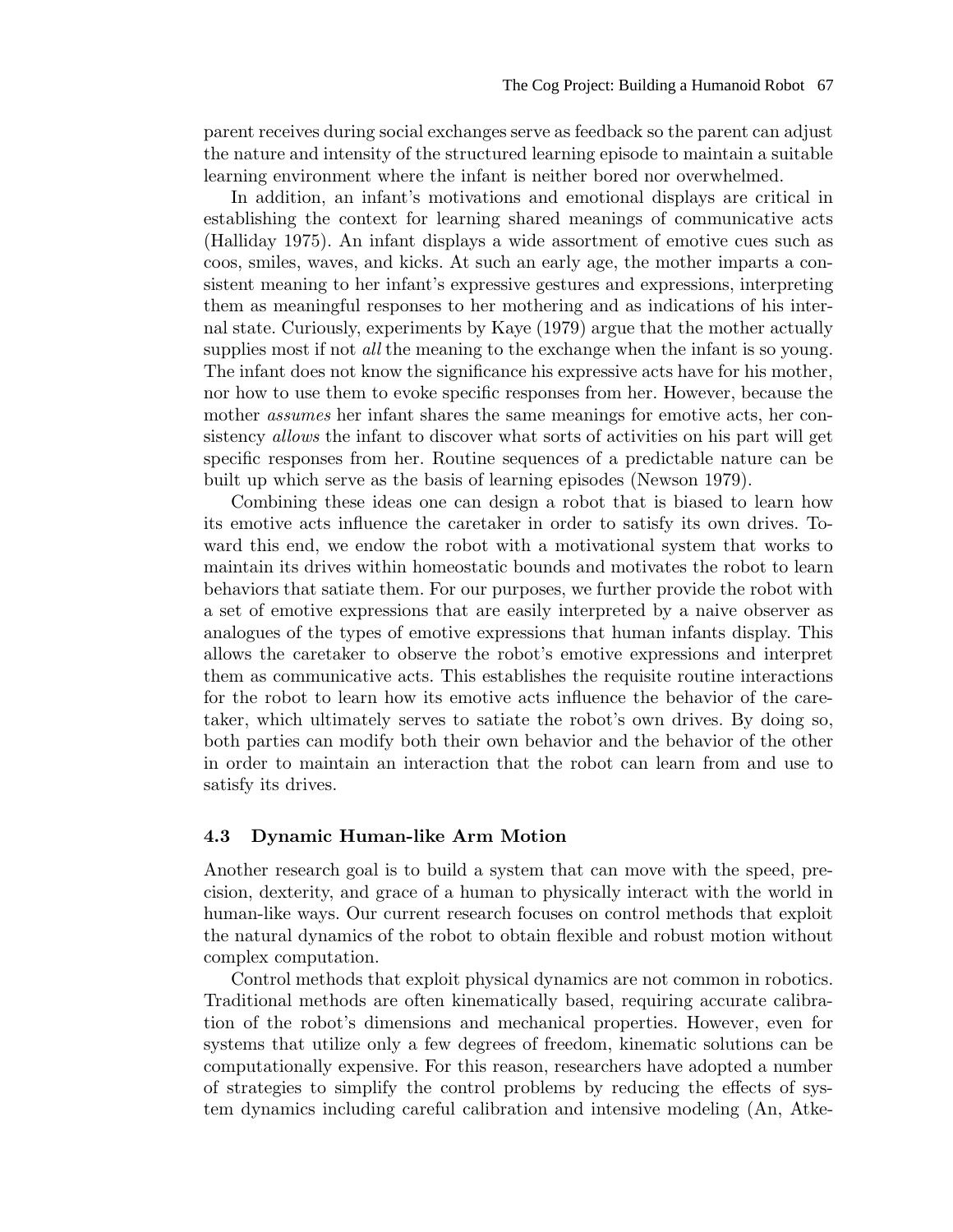son & Hollerbach 1988), using lightweight robots with little dynamics (Salisbury, Townsend, Eberman & DiPietro 1988), or simply by moving slowly. Research emphasizing dynamic manipulation either exploits clever mechanical mechanisms which simplify control schemes (Schaal  $\&$  Atkeson 1993, McGeer 1990) or results in computationally complex methods (Mason & Salisbury 1985).

Humans, however, exploit the mechanical characteristics of their bodies. For example, when humans swing their arms they choose comfortable frequencies which are close to the natural resonant frequencies of their limbs (Herr 1993, Hatsopoulos & Warren 1996). Similarly, when placed in a jumper, infants bounce at the natural frequency (Warren & Karrer 1984). Humans also exploit the active dynamics of their arm when throwing a ball (Rosenbaum et al. 1993) and the passive dynamics of their arm to allow stable interaction with objects (Mussa-Ivaldi, Hogan & Bizzi 1985). When learning new motions, both infants and adults quickly utilize the physical dynamics of their limbs (Thelen & Smith 1994, Schneider, Zernicke, Schmidt & Hart 1989).

On our robot, we have exploited the dynamics of the arms to perform a variety of tasks. The compliance of the arm allows both stable motion and safe interaction with objects. Local controllers at each joint are physically coupled through the mechanics of the arm, allowing these controllers to interact and produce coordinated motion such as swinging a pendulum, turning a crank, and playing with a slinky. Our initial experiments suggest that these solutions are very robust to perturbations, do not require accurate calibration or parameter tuning, and are computationally simple (Williamson 1998*a*, Williamson 1998*b*).

## **4.4 Multi-modal Coordination**

Our group has developed many behaviors and skills for Cog, each involving one or two sensory and/or motor systems  $-$  i.e. face finding, crank turning, auditory localization. However, to be truly effective as an embodied robot, Cog requires a general mechanism for overall sensory-motor coordination, a facility for effectively combining skills or at least preventing them from interfering with each other.

A multi-modal coordination system will manifest itself in three different ways. First, for interactions between sensory systems, such a facility would provide a basis for the combination of several sensory inputs into a more robust and reliable view of the world. Second, interactions between motor systems produce synergisms — coactivation of motor systems not directly involved with a task but which prepare the robot for more effective execution overall. Third, for interactions between sensory and motor systems, this system would provide a method for "sensory tuning," in which adjusting physical properties of the robot can optimize the performance of a sensory system (foveation is a very basic example).

The foundation for such a general coordination mechanism rests on two modules: a system that incorporates intrinsic performance measures into sensorimotor processes, and a system for extracting correlations between sensorimotor events. Combined, these provide sufficient information for Cog to learn how its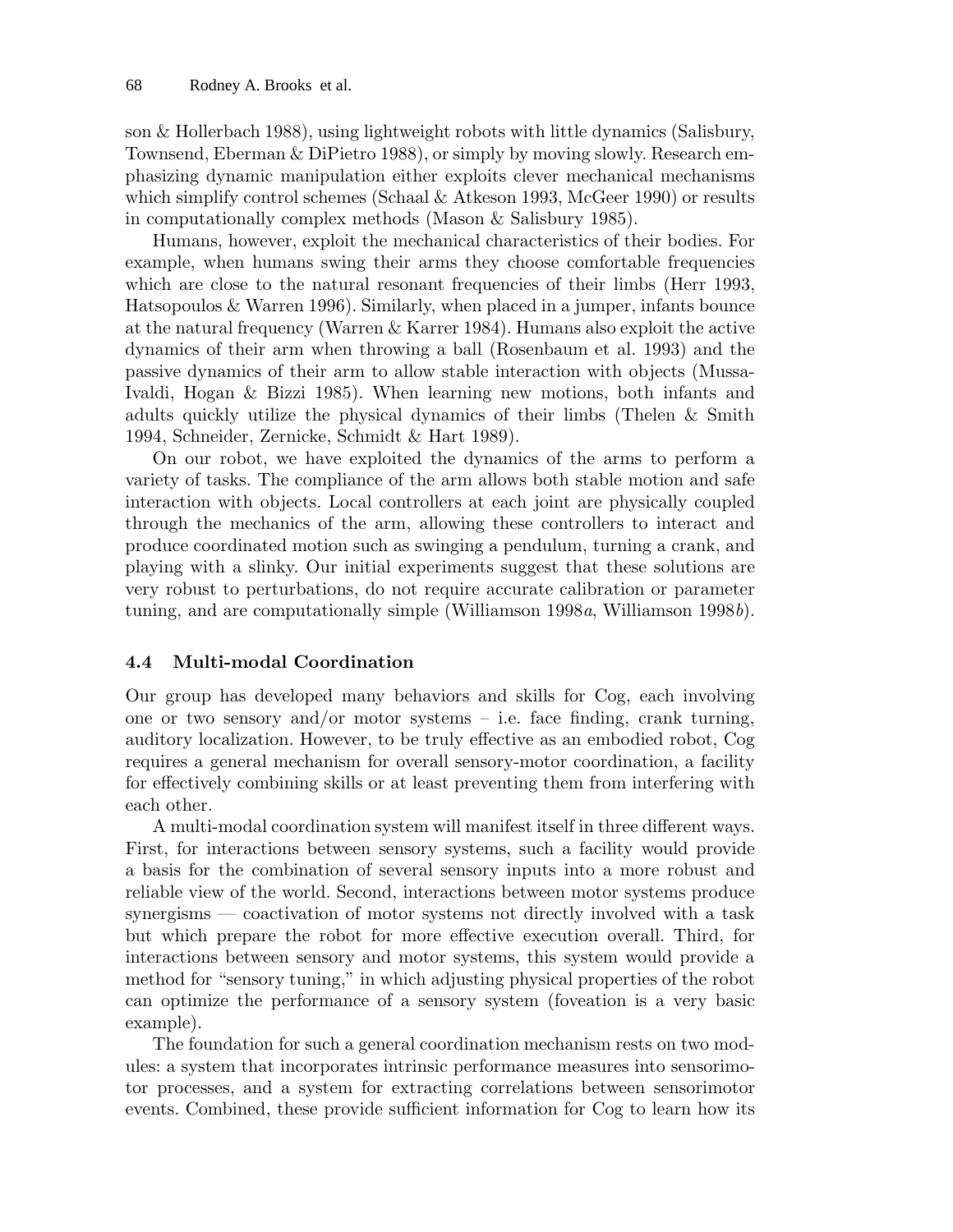internal systems interact with each other. Unfortunately, finding this information is by no means trivial.

Performance measures are the most straightforward. For sensory processes, the performance is estimated by a confidence measure, probably based on a combination of repeatibility, error estimates, etc. Motor performance measurements would be based upon criteria such as power expenditure, fatigue measures, safety limits, and actuator accuracy.

Extracting correlations between sensorimotor events is more complex. The first step is segmentation, that is, determining what constitutes an "event" within a stream of proprioceptive data and/or motor commands. Segmentation algorithms and filters can be hard-coded (but only for the most rudimentary enumeration of sensing and actuating processes) or created adaptively. Adaptive segmentation creates and tunes filters based on how well they contribute to the correlation models. Segmentation is crucial because it reduces the amount of redundant information produced by confluent data streams. Any correlation routine must deal with both the combinatorial problem of looking for patterns between many different data sources and the problem of finding correlations between events with time delays.

A general system for multimodal coordination is too complex to implement all at once. We plan to start on a small scale, coordinating between two and five systems. The first goal is a mechanism for posture — to coordinate, fixate, and properly stiffen or relax torso, neck, and limbs for a variety of reaching and looking tasks. Posture is not merely a reflexive control; it has feed-forward components which require knowledge of impending tasks so that the robot can ready itself. A postural system being so reactive and pervasive, requires a significant amount of multi-modal integration.

# **5 Current Tasks**

In pursuing the long-term projects outlined in the previous section, we have implemented many simple behaviors on our humanoid robot. This section briefly describes the tasks and behaviors that the robot is currently capable of performing. For brevity, many of the technical details and references to similar work have been excluded here, but are available from the original citations. In addition, video clips of Cog performing many of these tasks are available from http://www.ai.mit.edu/projects/cog/.

## **5.1 Visual-motor Routines**

Human eye movements can be classified into five categories: three voluntary movements (saccades, smooth pursuit, and vergence) and two involuntary movements (the vestibulo-ocular reflex and the opto-kinetic response)(Goldberg, Eggers & Gouras 1992). We have implemented mechanical analogues of each of these eye motions.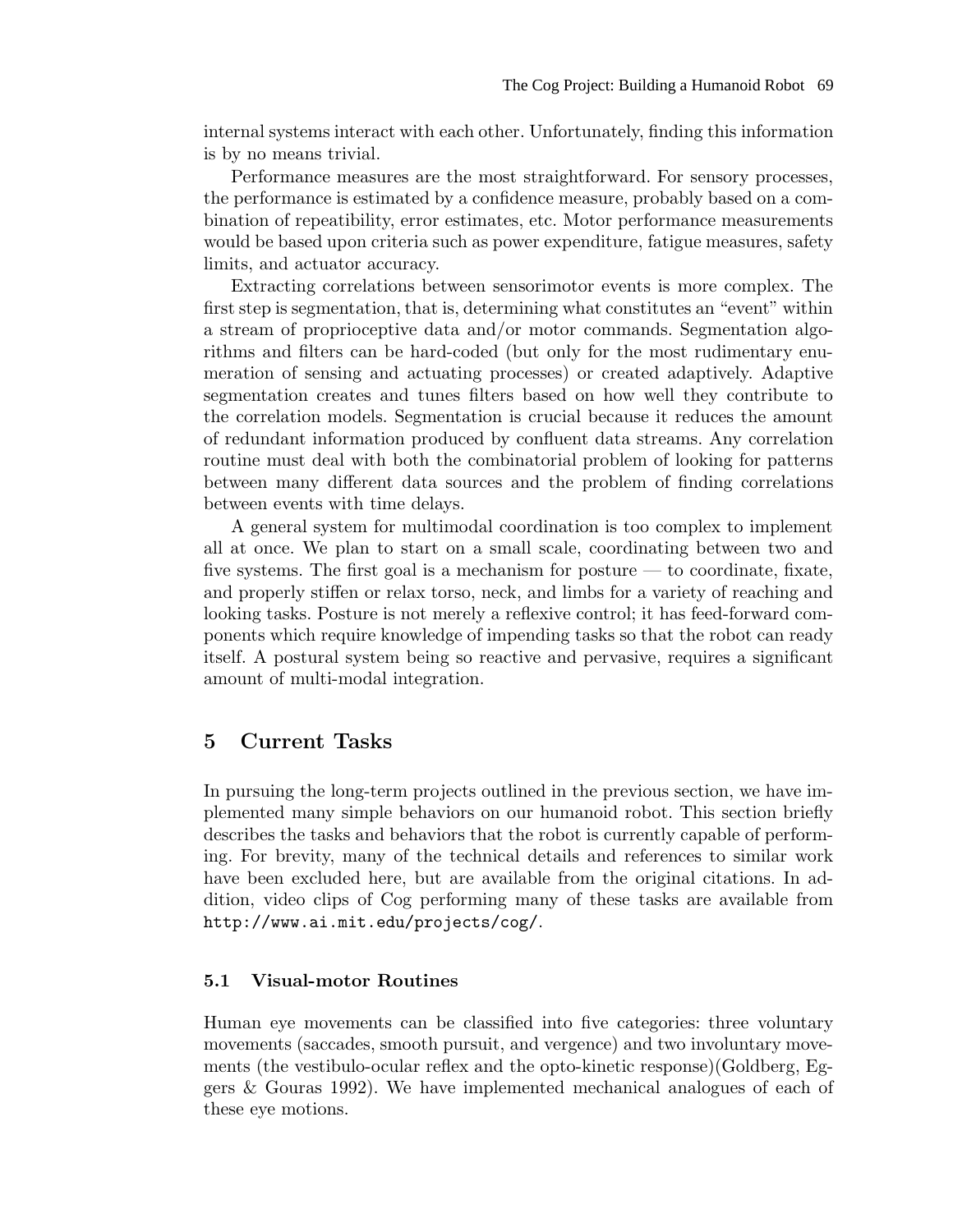**Saccades:** Saccades are high-speed ballistic motions that focus a salient object on the high-resolution central area of the visual field (the fovea). In humans, saccades are extremely rapid, often up to 900° per second. To enable our machine vision systems to saccade to a target, we require a saccade function  $S: (x, e) \mapsto$ <br>  $Ae$  which produces a change in event of position  $(Ae)$  given the current eve  $\Delta e$  which produces a change in eye motor position ( $\Delta e$ ) given the current eye motor position  $(e)$  and the stimulus location in the image plane  $(x)$ . To obtain accurate saccades without requiring an accurate model of the kinematics and optics, an unsupervised learning algorithm estimates the saccade function. This implementation can adapt to the non-linear optical and mechanical properties of the vision system. Marjanovi´c et al. (1996) learned a saccade function for this hardware platform using a  $17 \times 17$  interpolated lookup table. The map was initialized with a linear set of values obtained from self-calibration. For each learning trial, a visual target was randomly selected. The robot attempted to saccade to that location using the current map estimates. The target was located in the post-saccade image using correlation, and the  $L_2$  offset of the target was used as an error signal to train the map. The system learned to center pixel patches in the peripheral field of view. The system converged to an average of  $<$  1 pixel of error in a 128  $\times$  128 image per saccade after 2000 trials (1.5 hours). With a trained saccade function  $S$ , the system can saccade to any salient stimulus in the image plane. We have used this mapping for saccading to moving targets, bright colors, and salient matches to static image templates.

**Smooth-Pursuit Tracking:** Smooth pursuit movements maintain the image of a moving object on the fovea at speeds below 100◦ per second. Our current implementation of smooth pursuit tracking acquires a visual target and attempts to maintain the foveation of that target. The central  $7 \times 7$  patch of the initial  $64 \times 64$  image is installed as the target image. In this instance, we use a very small image to reduce the computational load necessary to track non-artifact features of an object. For each successive image, the central  $44 \times 44$  patch is correlated with the  $7 \times 7$  target image. The best correlation value gives the location of the target within the new image, and the distance from the center of the visual field to that location gives the motion vector. The length of the motion vector is the pixel error. The motion vector is scaled by a constant (based on the time between iterations) and used as a velocity command to the motors. This system operates at 20 Hz. and can successfully track moving objects whose image projection changes slowly.

**Binocular Vergence:** Vergence movements adjust the eyes for viewing objects at varying depth. While the recovery of absolute depth may not be strictly necessary, relative disparity between objects are critical for tasks such as accurate hand-eye coordination, figure-ground discrimination, and collision detection. Yamato (1998) built a system that performs binocular vergence and integrates the saccadic and smooth-pursuit systems described previously. Building on models of the development of binocularity in infants, Yamato used local correlations to identify matching targets in a foveal region in both eyes, moving the eyes to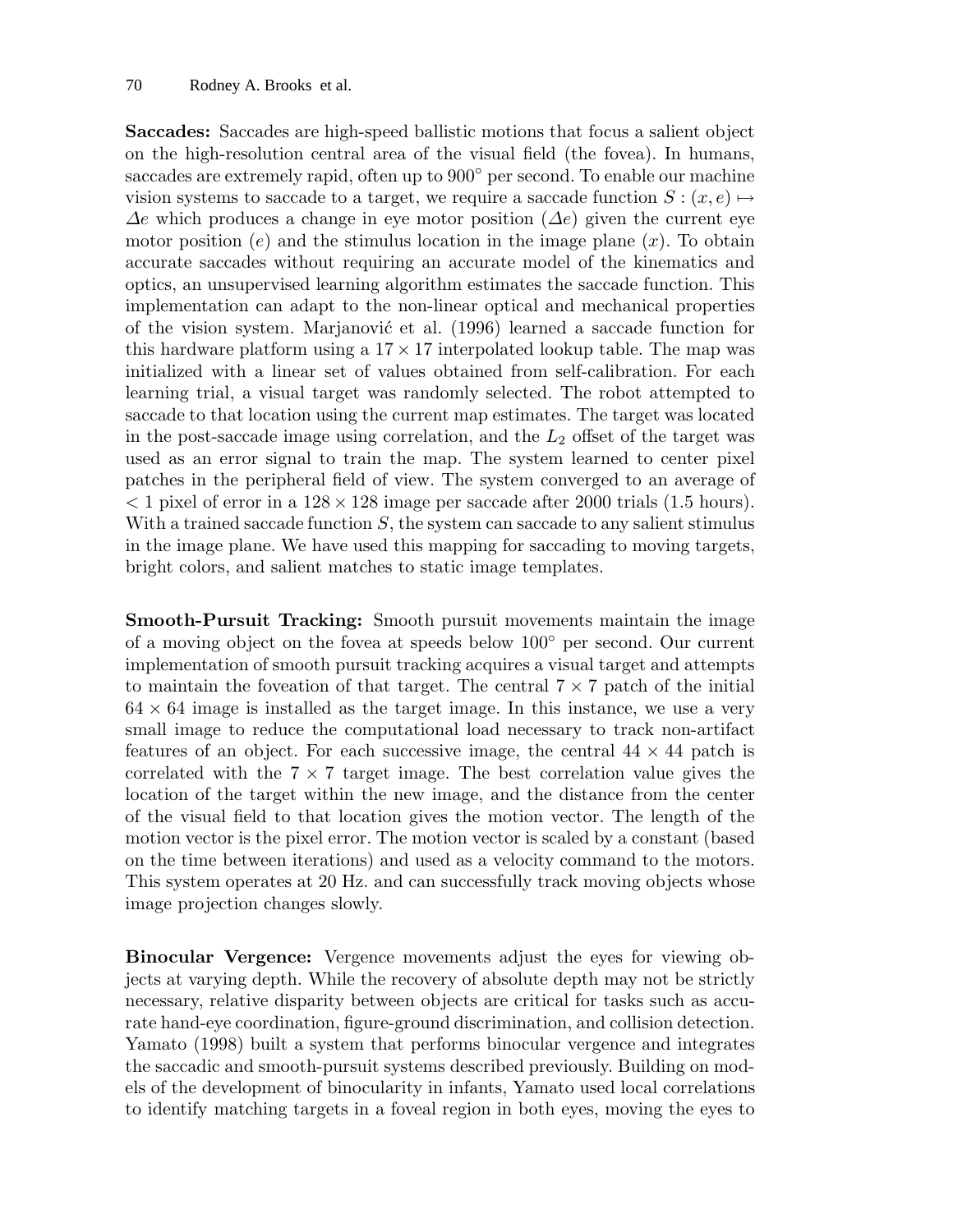match the pixel locations of the targets in each eye. The system was also capable of smoothly responding to changes of targets after saccadic motions, and during smooth pursuit.

**Vestibular-ocular and Opto-kinetic Reflexes:** The vestibulo-ocular reflex and the opto-kinetic nystigmus cooperate to stabilize the eyes when the head moves. The vestibulo-ocular reflex (VOR) stabilizes the eyes during rapid head motions. Acceleration measurements from the semi-circular canals and the otolith organs in the inner ear are integrated to provide a measurement of head velocity, which is used to counter-rotate the eyes and maintain the direction of gaze. The opto-kinetic nystigmus (OKN) compensates for slow, smooth motions by measuring the optic flow of the background on the retina (also known as the visual slip). OKN operates at much lower velocities than VOR (Goldberg et al. 1992). Many researchers have built accurate computational models and simulations of the interplay between these two stabilization mechanisms (Lisberger & Sejnowski 1992, Panerai & Sandini 1998). To mimic the human vestibular system, Cog has three rate gyroscopes mounted on orthogonal axis (corresponding to the semi-circular canals) and two linear accelerometers (corresponding to the otolith organs).

A simple OKN can be constructed using a rough approximation of the optic flow on the background image. Because OKN needs only to function at relatively slow speeds (5 Hz is sufficient), and because OKN only requires a measurement of optic flow of the entire field, our computational load is manageable. The optic flow routine calculates the full-field background motion between successive frames, giving a single estimate of camera motion. The optic flow estimate is a displacement vector for the entire scene. Using the saccade map that we have learned previously, we can obtain an estimate of the amount of eye motion we require to compensate for the visual displacement.

A simple VOR can be constructed by integrating the velocity signal from the rate gyroscopes, scaling that signal, and using it to drive the eye motors. This technique works well for transient and rapid head motions, but fails for two reasons. First, because the gyroscope signal must be integrated, the system tends to accumulate drift. Second, the scaling constant must be selected empirically. Both of these deficits can be eliminated by combining VOR with OKN.

Combining VOR with OKN provides a more stable, robust system (Peskin & Scassellati 1997). The OKN system can be used to train the VOR scale constant. The training routine moves the neck at a constant velocity with the VOR enabled. While the neck is in motion, the OKN monitors the optical slip. If the VOR constant is accurate for short neck motions, then the optical slip should be zero. If the optical slip is non-zero, the VOR constant can be modified in the appropriate direction. This on-line technique can adapt the VOR constant to an appropriate value whenever the robot moves the neck at constant velocity over short distances. The combination of VOR and OKN can also eliminate gradual drift. The OKN will correct not only for slow head motions but also for slow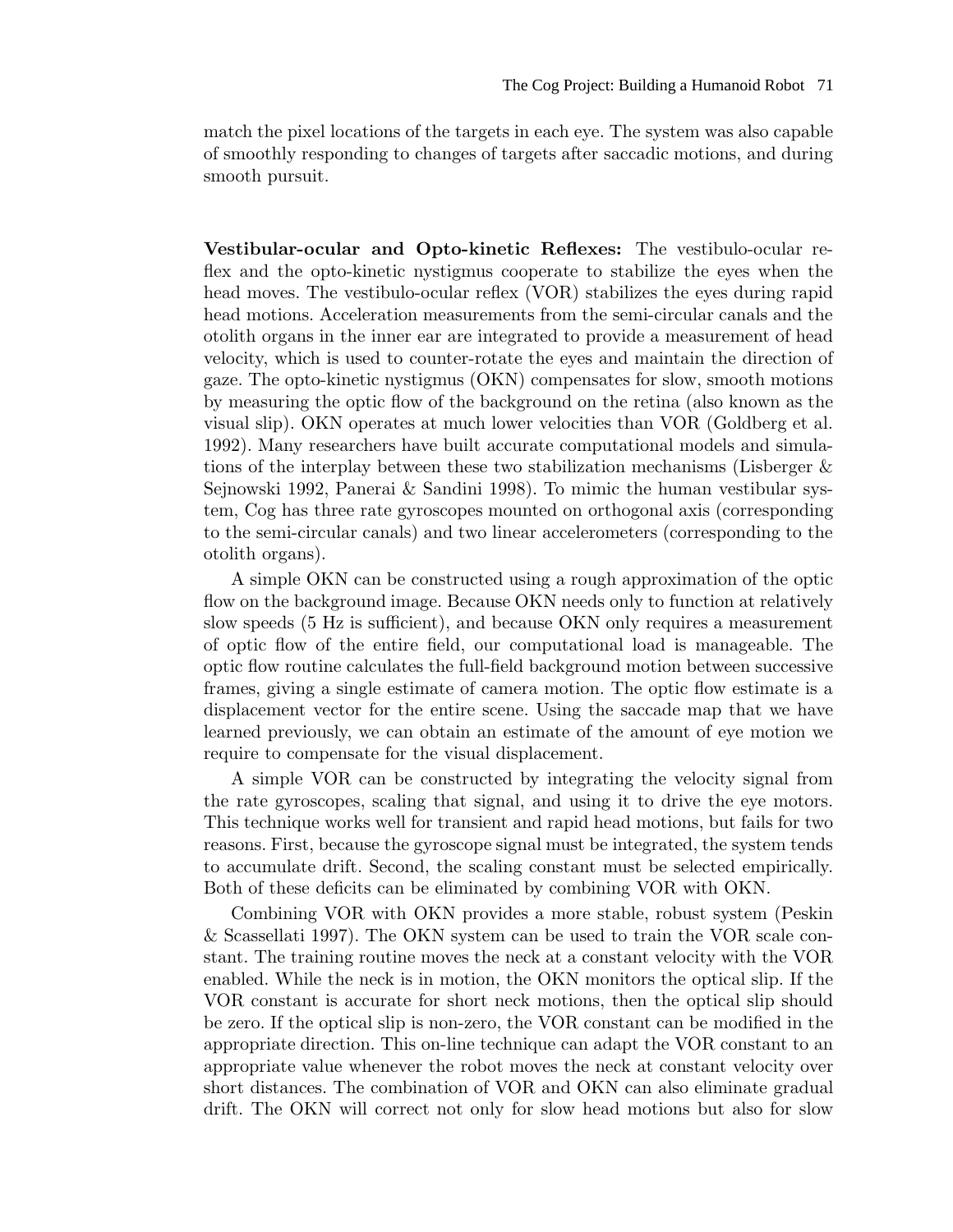

**Fig. 5.** Orientation to a salient stimulus. Once a salient stimulus (a moving hand) has been detected, the robot first saccades to that target and then orients the head and neck to that target.

drift from the VOR. We are currently working on implementing models of VOR and OKN coordination to allow both systems to operate simultaneously.

#### **5.2 Eye/Neck Orientation**

Orienting the head and neck along the angle of gaze can maximize the range of the next eye motion while giving the robot a more life-like appearance. Once the eyes have foveated a salient stimulus, the neck should move to point the head in the direction of the stimulus while the eyes counter-rotate to maintain fixation on the target (see Figure 5). To move the neck the appropriate distance, we must construct a mapping  $N : (n, e) \mapsto \Delta n$  which produces a change in neck motor<br>positions  $(\Delta n)$  given the current neck position  $(n)$  and the initial ave position positions  $(\Delta n)$  given the current neck position  $(n)$  and the initial eye position (e). Because we are mapping motor positions to motor positions with axes that are roughly parallel, a simple linear mapping has sufficed:  $\Delta n = (k\dot{e} - n)$  for some constant  $k^2$ .<br>There are two

There are two possible mechanisms for counter-rotating the eyes while the neck is in motion: the vestibulo-ocular reflex or an efference copy signal of the neck motion. VOR can be used to compensate for neck motion without any additions necessary. Because the reflex uses gyroscope feedback to maintain the eye position, no communication between the neck motor controller and the eye motor controller is necessary. This can be desirable if there is limited bandwith between the processors responsible for neck and eye control. However, using VOR to compensate for neck motion can become unstable. Because the gyroscopes are mounted very close to the neck motors, motion of the neck can result in additional vibrational noise on the gyroscopes. However, since the neck motion is a voluntary movement, our system can utilize additional information in order to counter-rotate the eyes, much as humans do (Ghez 1992). An efference copy signal can be used to move the eye motors while the neck motors are moving. The neck motion signal can be scaled and sent to the eye motors to compensate for the neck motion. The scaling constant is simply  $\frac{1}{k}$ , where k is the same constant

<sup>2</sup> This linear mapping has only been possible with motor-motor mappings and not sensory-motor mappings because of non-linearities in the sensors.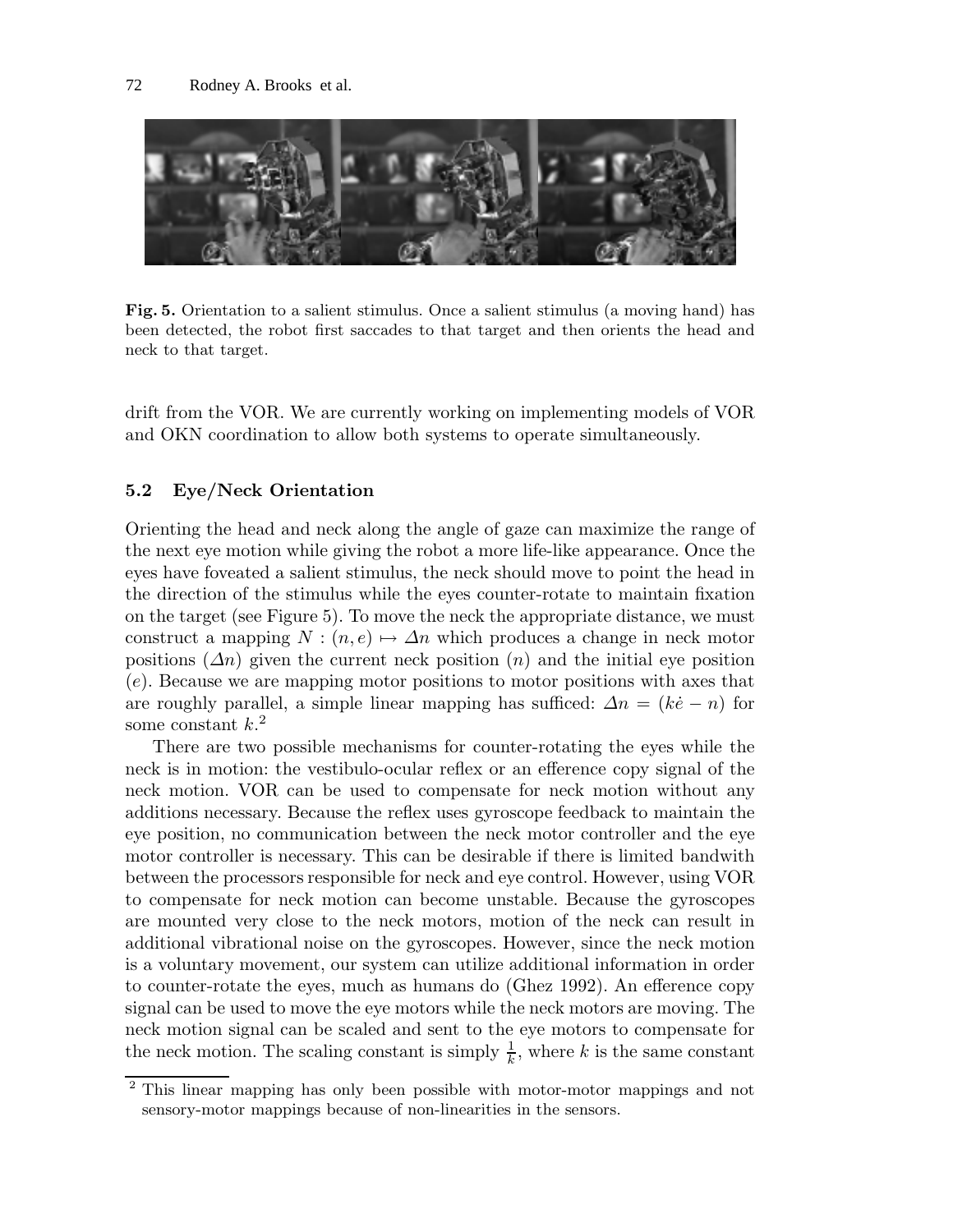

**Fig. 6.** Schematic of the oscillator. Black circles correspond to inhibitory connections, open circles to excitatory. The  $\beta v_i$  connections correspond to self-inhibition, and the  $\omega y_i$  connections give the mutual inhibition. The positive and negative parts of the input  $g_i$  are weighted by the gain  $h_i$  before being applied to the neurons. The two outputs  $y_i$  are combined to give the oscillator output  $y_{out}$ .

that was used to determine  $\Delta n$ . Just as with the vestibulo-ocular reflex, the scaling constants can be obtained using controlled motion and feedback from the opto-kinetic nystigmus. Using efference copy with constants obtained from OKN training results in a stable system for neck orientation.

#### **5.3 Dynamic Oscillator Motor Control**

Neural oscillators have been used to generate repetitive arm motions. The coupling between a set of oscillators and the physical arm of the robot achieves many different tasks using the same software architecture and without explicit models of the arm or environment. The tasks include swinging pendulums at their resonant frequencies, turning cranks, and playing with a slinky.

Using a proportional-derivative control law, the torque at the *i*th joint can be described by:

$$
u_i = k_i(\theta_{vi} - \theta_i) - b_i \dot{\theta}_i
$$
\n(1)

where  $k_i$  is the stiffness of the joint,  $b_i$  the damping,  $\theta_i$  the joint angle, and  $\theta_{vi}$  the equilibrium point. By altering the stiffness and damping of the arm, the dynamical characteristics of the arm can be changed. The posture of the arm can be changed by altering the equilibrium points (Williamson 1996). This type of control preserves stability of motion. The elastic elements of the arm produce a system that is both compliant and shock resistant, allowing the arm to operate in unstructured environments.

Two simulated neurons with mutually inhibitory connections drive each arm joint, as shown in Figure 6. The neuron model describes the firing rate of a biological neuron with self-inhibition (Matsuoka 1985). The firing rate of each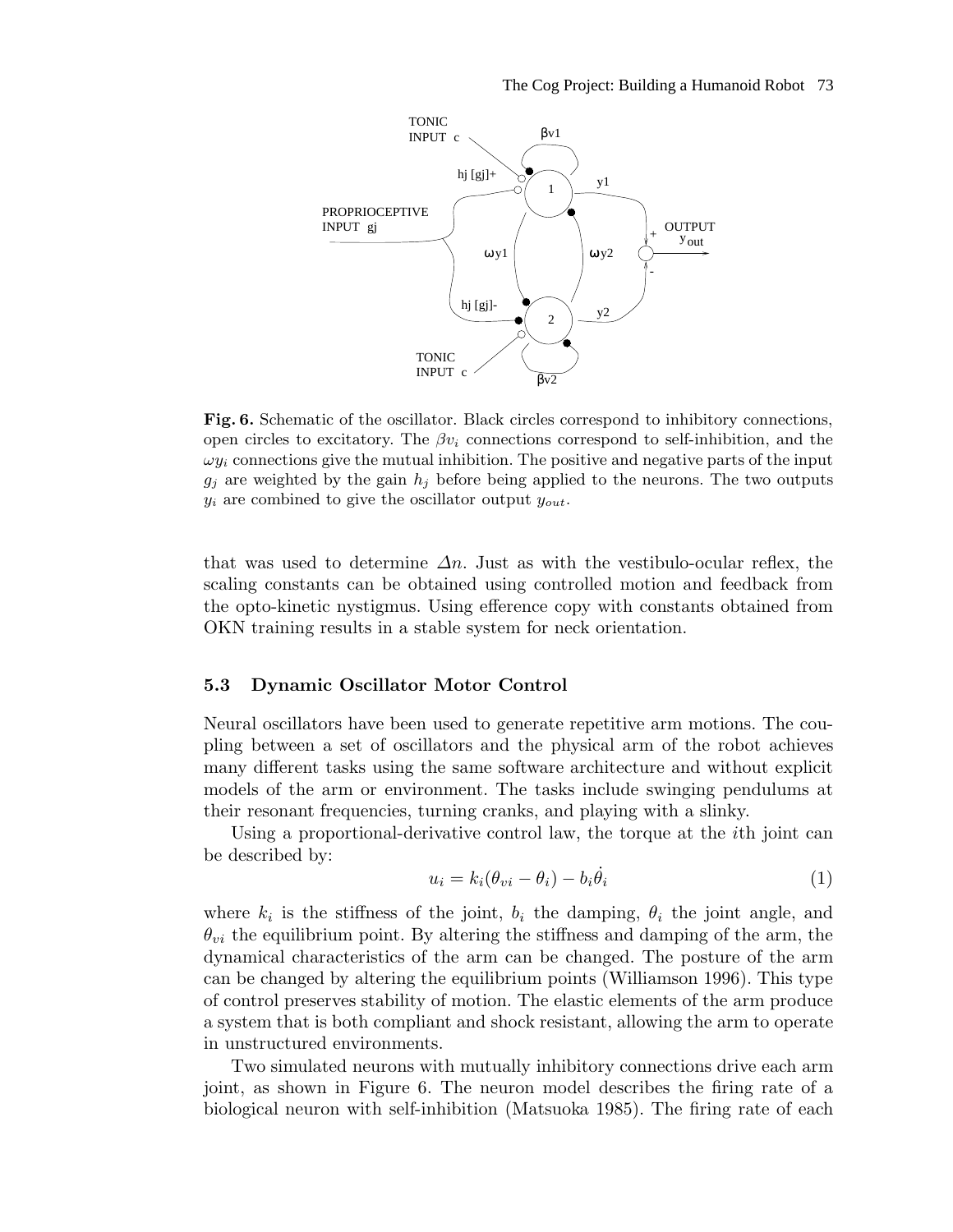neuron is governed by the following equations:

$$
\tau_1 \dot{x}_1 = -x_1 - \beta v_1 - \omega \left[ x_2 \right]^+ - \sum_{j=1}^{j=n} h_j \left[ g_j \right]^+ + c \tag{2}
$$

$$
\tau_2 \dot{v}_1 = -v_1 + [x_1]^+ \tag{3}
$$

$$
\tau_1 \dot{x}_2 = -x_2 - \beta v_2 - \omega \left[ x_1 \right]^+ - \sum_{j=1}^{j=n} h_j \left[ g_j \right]^+ + c \tag{4}
$$

$$
\tau_2 \dot{v}_2 = -v_2 + [x_2]^+ \tag{5}
$$

$$
y_i = [x_i]^+ = max(x_i, 0)
$$
\n(6)

$$
y_{out} = y_1 - y_2 \tag{7}
$$

where  $x_i$  is the firing rate,  $v_i$  is the self-inhibition of the neuron (modulated by the adaption constant  $\beta$ ), and  $\omega$  controls the mutual inhibition. The output of each neuron  $y_i$  is the positive portion of the firing rate, and the output of the whole oscillator is  $y_{out}$ . Any number of inputs  $g_j$  can be applied to the oscillator, including proprioceptive signals and signals from other neurons. Each input is scaled by a gain  $h_i$  and arranged to excite one neuron while inhibiting the other by applying the positive portion of the input  $([g_j]^+)$  to one neuron and the negative portion to the other. The applitude of the oscillation is proportional negative portion to the other. The amplitude of the oscillation is proportional to the tonic excitation c. The speed and shape of the oscillator output are determined by the time constants  $\tau_1$  and  $\tau_2$ . For stable oscillations,  $\tau_1/\tau_2$  should be between 0.1 and 0.5. The stability and properties of this oscillator system and more complex networks of neurons are analyzed in Matsuoka (1985) and Matsuoka (1987).

The output of the oscillator  $y_{out}$  is connected to the equilibrium point  $\theta_v$ . One neuron flexes the joint and the other extends it about a fixed posture  $\theta_p$ , making the equilibrium point  $\theta_v = y_{out} + \theta_p$ . The inputs to the oscillators are either the force  $(\tau)$  or the position  $(\theta)$  of the joint.<sup>3</sup> The interaction of the oscillator dynamics and the physical dynamics of the arm form a tightly coupled dynamical system. Unlike a conventional control system, there is no "set-point" for the motion. The interaction of the two coupled dynamical systems determines the overall arm motion.

The oscillators have two properties which make them suitable for certain types of repetitive motions. First, they can entrain an input signal over a wide range of frequencies. In the entrained state, the oscillator provides an output at exactly the same frequency as the input, with a phase difference between input and output which depends on frequency. Second, the oscillator also becomes entrained very rapidly, typically within one cycle. Figure 7 shows the entrainment of an oscillator at the elbow joint as the shoulder of the robot is moved. The movement of the shoulder induces forces at the elbow which drive the elbow in synchrony with the shoulder.

<sup>3</sup> These signals in general have an offset (due to gravity loading, or other factors). When the positive and negative parts are extracted and applied to the oscillators, a low-pass filter is used to find and remove the DC component.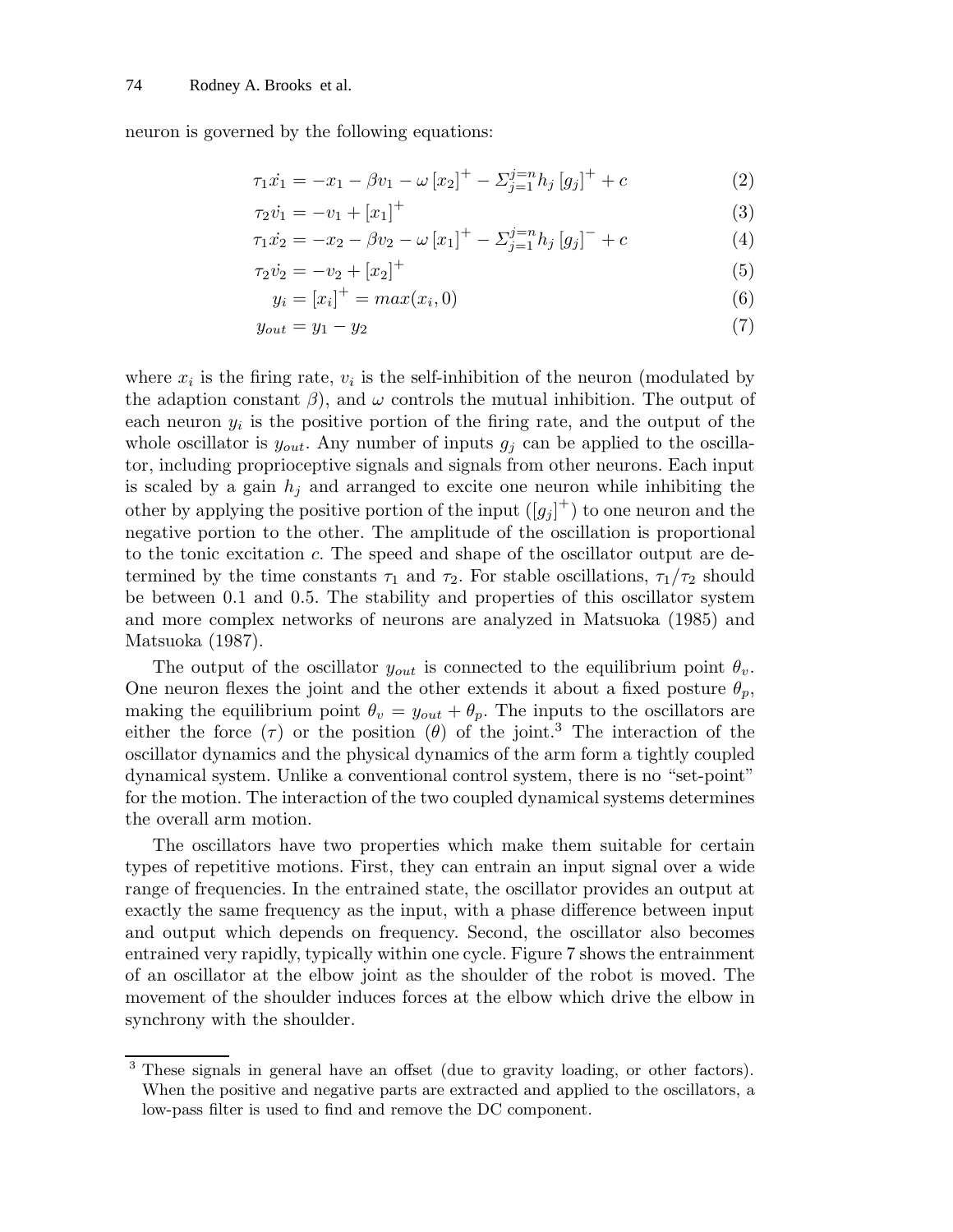

**Fig. 7.** Entrainment of an oscillator at the elbow as the shoulder is moved. The joints are connected only through the physical structure of the arm. Both plots show the angle of the shoulder (solid) and the elbow (dashed) as the speed of the shoulder is changed (speed parameter dash-dot). The top graph shows the response of the arm without proprioception, and the bottom with proprioception. Synchronization occurs only with the proprioceptive feedback.

**Slinky:** The entrainment property can be exploited to manipulate objects, such as a slinky. As the slinky is passed from hand to hand, the weight of the slinky is used to entrain oscillators at both elbow joints. The oscillators are completely independent, and unsynchronized, in software. With the slinky forming a physical connection between the two systems, the oscillators work in phase to produce the correct motion. The adaptive nature of the oscillators allows them to quickly recover from interruptions of motion and changes in speed. An example of the coordination is shown in Figure 8.

**Cranks:** The position constraint of a crank can also be used to coordinate the joints of the arm. If the arm is attached to the crank and some of the joints are moved, then the other joints are constrained by the crank. The oscillators can sense the motion, adapt, and settle into a stable crank turning motion.

In the future, we will explore issues of complex redundant actuation (such as multi-joint muscles), utilize optimization techniques to tune the parameters of the oscillator, produce whole-arm oscillations by connecting various joints into a single oscillator, and explore the use of postural primitives to move the set point of the oscillations.

#### **5.4 Pointing to a Visual Target**

We have implemented a pointing behavior which enables Cog to reach out its arm to point to a visual target (Marjanović et al. 1996). The behavior is learned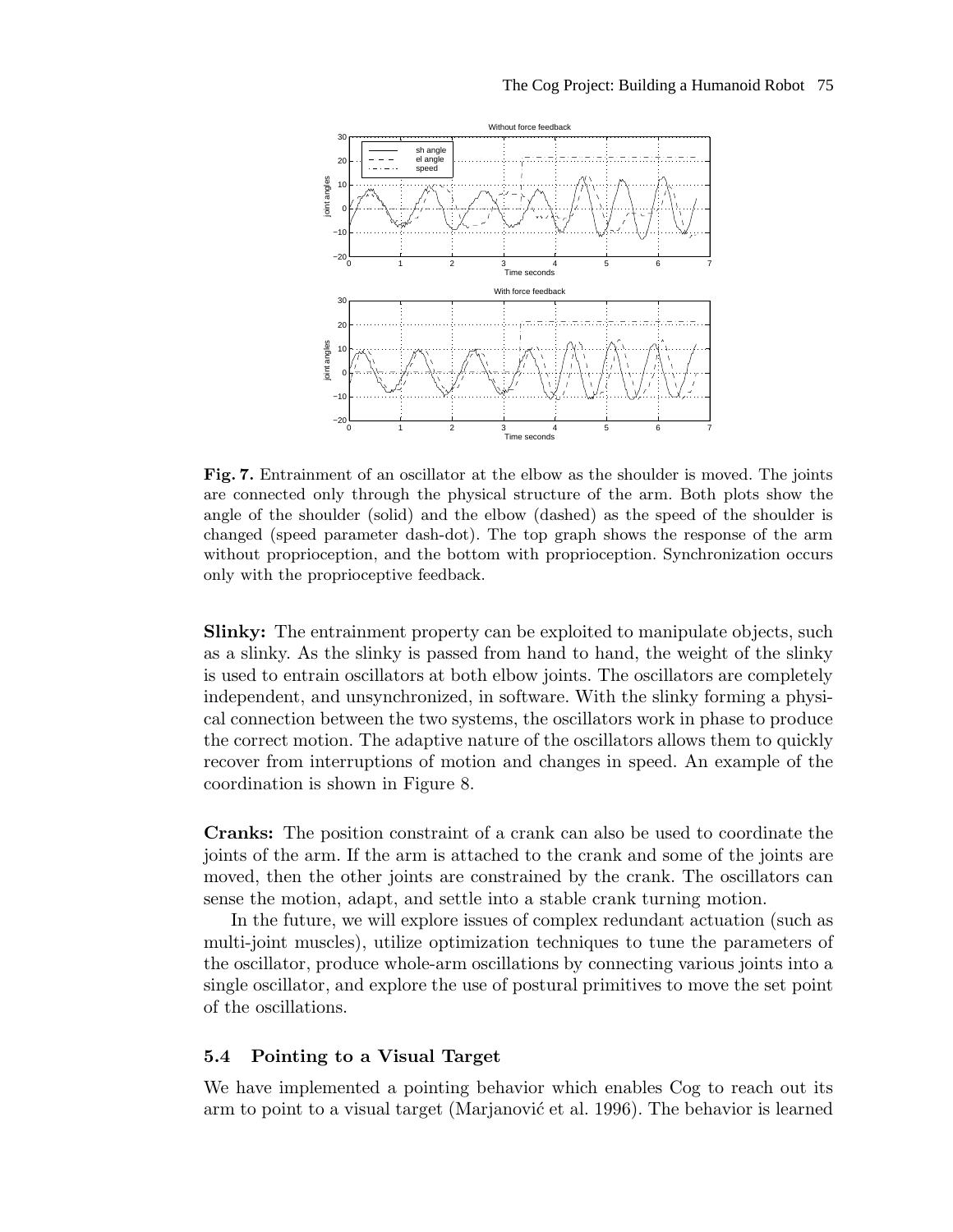

**Fig. 8.** The robot operating the slinky. Both plots show the outputs from the oscillators as the proprioception is turned on and off. With proprioception, the outputs are synchronized. Without proprioception, the oscillators move out of phase. The only connection between the oscillators is through the physical structure of the slinky.

over many repeated trials without human supervision, using gradient descent methods to train forward and inverse mappings between a visual parameter space and an arm position parameter space. This behavior uses a novel approach to arm control, and the learning bootstraps from prior knowledge contained within the saccade behavior (discussed in Section 5.1). As implemented, the behavior assumes that the robot's neck remains in a fixed position.

From an external perspective, the behavior is quite rudimentary. Given a visual stimulus, typically by a researcher waving an ob ject in front of its cameras, the robot saccades to foveate on the target, and then reaches out its arm toward the target. Early reaches are inaccurate, and often in the wrong direction altogether, but after a few hours of practice the accuracy improves drastically.

The reaching algorithm involves an amalgam of several subsystems. A motion detection routine identifies a salient stimulus, which serves as a target for the saccade module. This foveation guarantees that the target is always at the center of the visual field; the coordinates of the target on the retina are always the center of the visual field, and the position of the target relative to the robot is wholly characterized by the gaze angle of the eyes (only two degrees of freedom). Once the target is foveated, the joint configuration necessary to point to that target is generated from the gaze angle of the eyes using a "ballistic map." This configuration is used by the arm controller to generate the reach.

Training the ballistic map is complicated by the inappropriate coordinate space of the error signal. When the arm is extended, the robot waves its hand. This motion is used to locate the end of the arm in the visual field. The distance of the hand from the center of the visual field is the measure of the reach error. However, this error signal is measured in units of pixels, yet the map being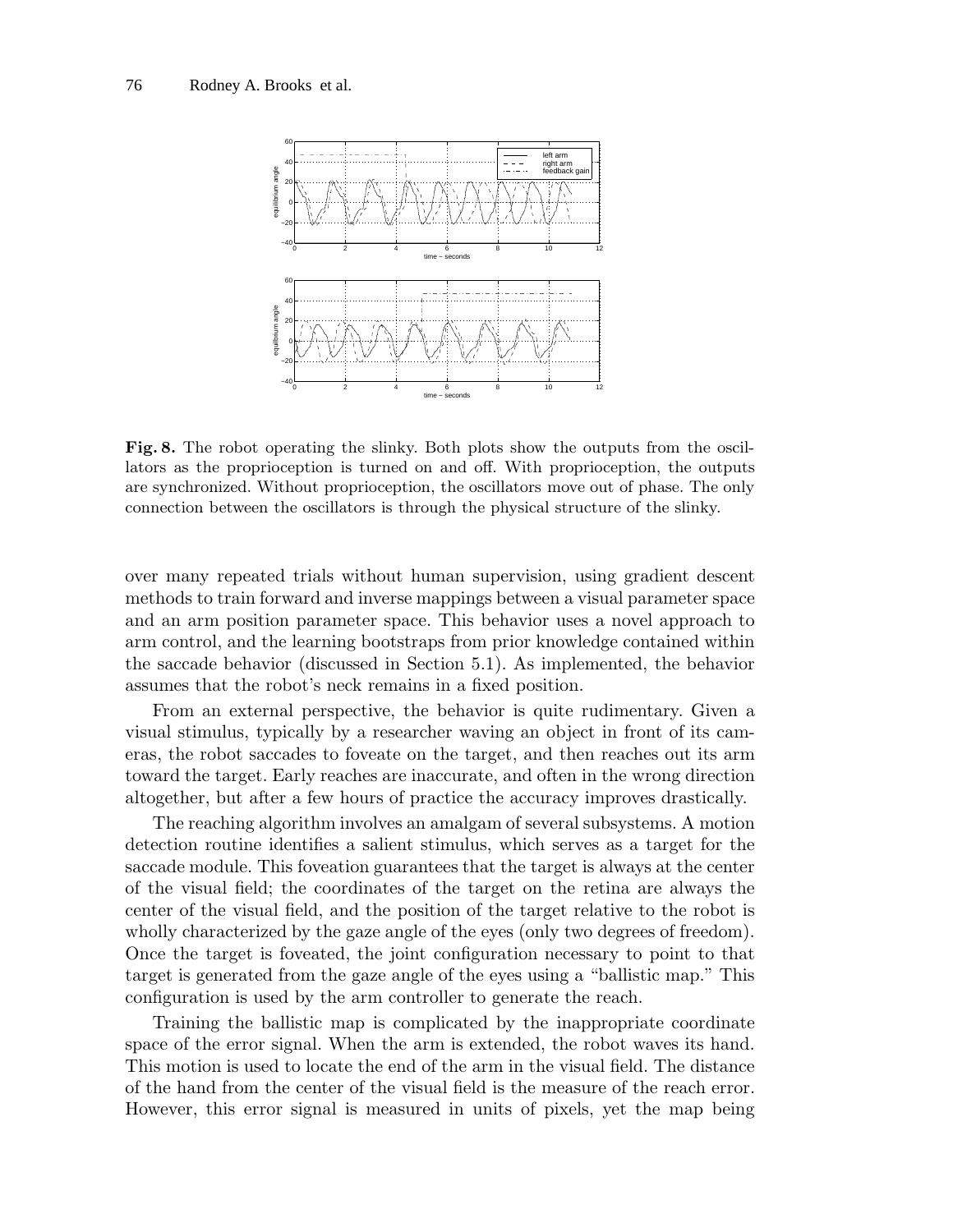trained relates gaze angles to joint positions. The reach error measured by the visual system cannot be directly used to train the ballistic map. However, the saccade map has been trained to relate pixel positions to gaze angles. The saccade map converts the reach error, measured as a pixel offset on the retina, into an offset in the gaze angles of the eyes (as if Cog were *looking* at a different target).

This is still not enough to train the ballistic map. Our error is now in terms of gaze angles, not joint positions — i.e. we know where Cog could have looked, but not how it should have moved the arm. To train the ballistic map, we also need a "forward map"  $-$  i.e. a forward kinematics function which gives the gaze angle of the hand in response to a commanded set of joint positions. The error in gaze coordinates can be back-propagated through this map, yielding a signal appropriate for training the ballistic map.

The forward map is learned incrementally during every reach: after each reach we know the commanded arm position, as well as the position measured in eye gaze coordinates (even though that was not the target position). For the ballistic map to train properly, the forward map must have the correct signs in its derivative. Hence, training of the forward map begins first, during a "flailing" period in which Cog performs reaches to random arm positions distributed through its workspace.

Although the arm has four joints active in moving the hand to a particular position in space (the other two control the orientation of the hand), we reparameterize in such a way that we only control two degrees of freedom for a reach. The position of the outstretched arm is governed by a normalized vector of "postural primitives." A primitive is a fixed set joint angles, corresponding to a static position of the arm, placed at a corner of the workspace. Three such primitives form a basis for the workspace. The joint space command for the arm is calculated by interpolating the joint space components between each primitive, weighted by the coefficients of the primitive-space vector. Since the vector in primitive space is normalized, three coefficients give rise to only two degrees of freedom. Hence, a mapping between eye gaze position and arm position, and vice versa, is a simple, non-degenerate  $R^2 \rightarrow R^2$  function. This considerably simplifies learning.

Unfortunately, the notion of postural primitives as formulated is very brittle: the primitives are chosen ad-hoc to yield a reasonable workspace. Finding methods to adaptively generate primitives and divide the workspace is a subject of active research.

#### **5.5 Recognizing Joint Attention Through Face and Eye Finding**

The first joint attention behaviors that infants engage in involve maintaining eye contact. To enable our robot to recognize and maintain eye contact, we have implemented a perceptual system capable of finding faces and eyes (Scassellati 1998*c*). The system first locates potential face locations in the peripheral image using a template-based matching algorithm developed by Sinha (1996). Once a potential face location has been identified, the robot saccades to that target using the saccade mapping S described earlier. The location of the face in peripheral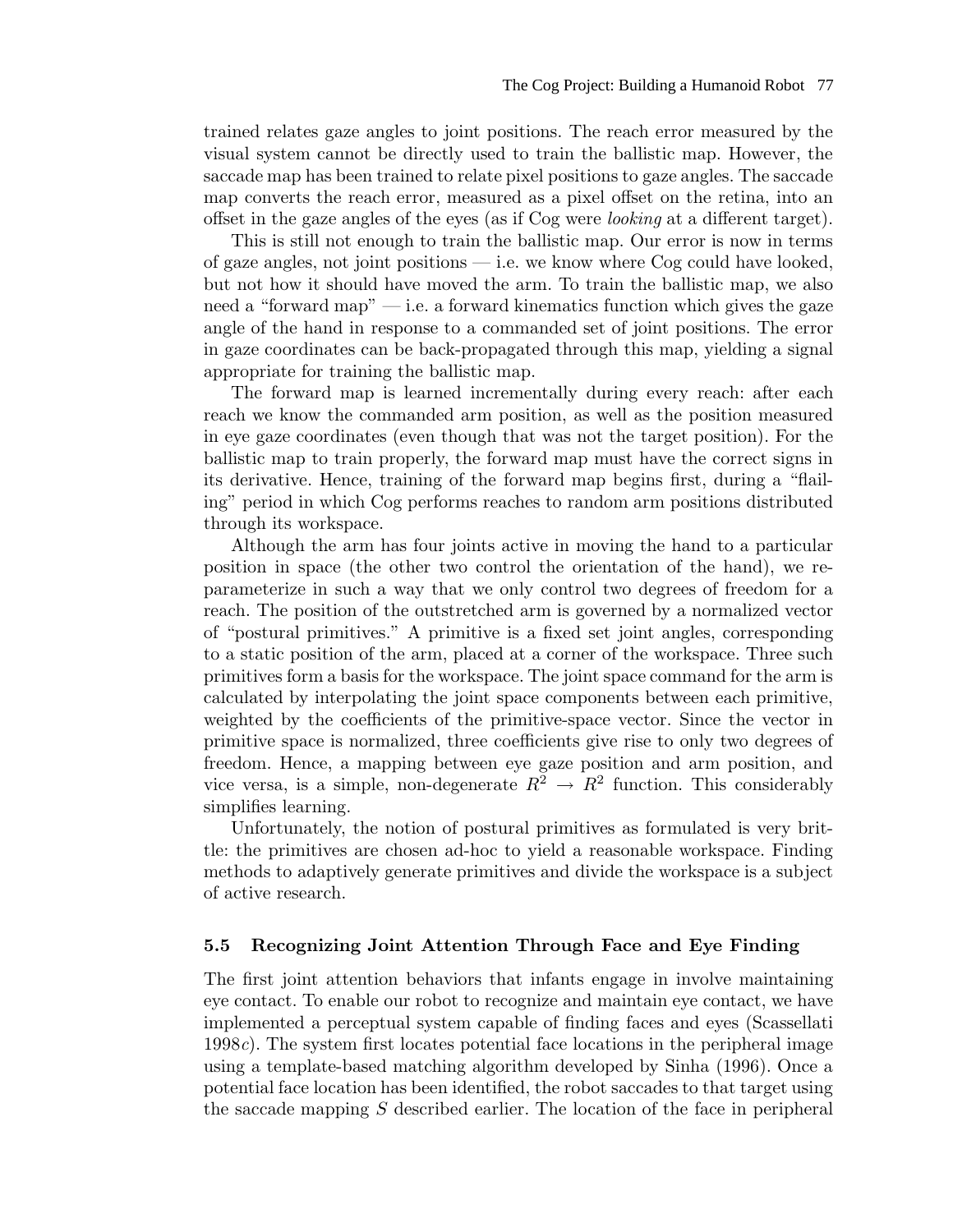image coordinates  $(p_{(x,y)})$  is then mapped into foveal image coordinates  $(f_{(x,y)})$ using a second learned mapping, the foveal map  $F: p_{(x,y)} \mapsto f_{(x,y)}$ . The location<br>of the face within the peripheral image can then be used to extract the sub-image of the face within the peripheral image can then be used to extract the sub-image containing the eye for further processing.

This technique has been successful at locating and extracting sub-images that contain eyes under a variety of conditions and from many different individuals. Additional information on this task and its relevance to building systems that recognize joint attention can be found in the chapter by Scassellati.

## **5.6 Imitating head nods**

By adding a tracking mechanism to the output of the face detector and then classifying these outputs, we have been able to have the system mimic yes/no head nods of the caregiver (that is, when the caretaker nods yes, the robot responds by nodding yes). The face detection module produces a stream of face locations at 20Hz. An attentional marker is attached to the most salient face stimulus, and the location of that marker is tracked from frame to frame. If the position of the marker changes drastically, or if no face is determined to be salient, then the tracking routine resets and waits for a new face to be acquired. Otherwise, the motion of the attentional marker for a fixed-duration window is classified into one of three static classes: the *yes* class, the *no* class, or the *nomotion* class. Two metrics are used to classify the motion, the cumulative sum of the displacements between frames (the relative displacement over the time window) and the cumulative sum of the absolute values of the displacements (the total distance traveled by the marker). If the horizontal total trip distance exceeds a threshold (indicating some motion), and if the horizontal cumulative displacement is below a threshold (indicating that the motion was back and forth around a mean), and if the horizontal total distance exceeds the vertical total distance, then we classify the motion as part of the *no* class. Otherwise, if the vertical cumulative total trip distance exceeds a threshold (indicating some motion), and if the vertical cumulative displacement is below a threshold (indicating that the motion was up and down around a mean), then we classify the motion as part of the *yes* class. All other motion types default to the *nomotion* class. These simple classes then drive fixed-action patterns for moving the head and eyes in a yes or no nodding motion. While this is a very simple form of imitation, it is highly selective. Merely producing horizontal or vertical movement is not sufficient for the head to mimic the action – the movement must come from a face-like object.

## **5.7 Regulating Interactions through Expressive Feedback**

In Section 4.2, we described ongoing research toward building a robotic "infant" capable of learning communicative behaviors with the assistance of a human caretaker. For our purposes, the context for learning involves social exchanges where the robot learns how to manipulate the caretaker into satisfying the robot's internal drives. Ultimately, the communication skills targeted for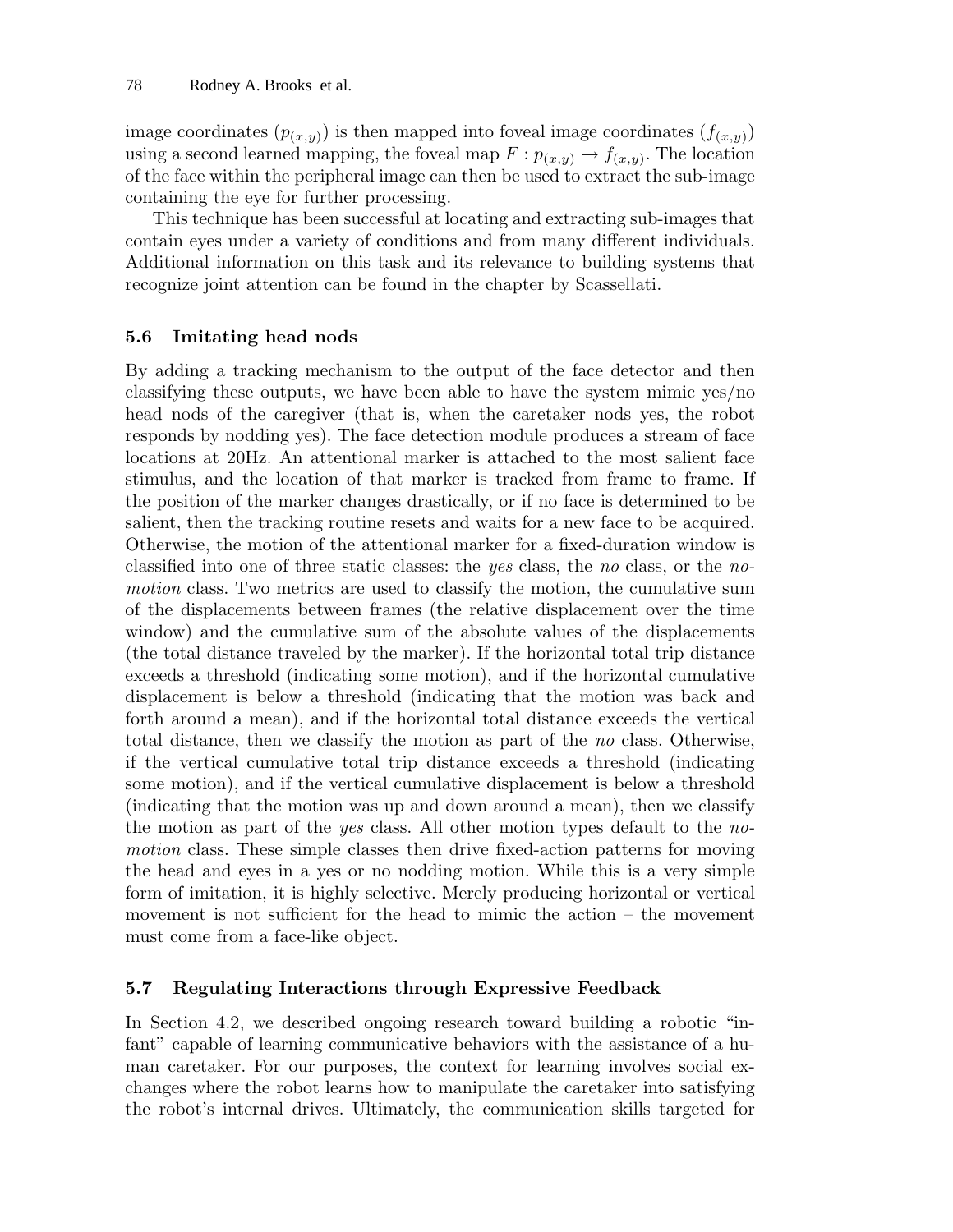learning are those exhibited by infants such as turn taking, shared attention, and pre-linguistic vocalizations exhibiting shared meaning with the caretaker.

Towards this end, we have implemented a behavior engine for the development platform Kismet that integrates perceptions, drives, emotions, behaviors, and facial expressions. These systems influence each other to establish and maintain social interactions that can provide suitable learning episodes, i.e., where the robot is proficient yet slightly challenged, and where the robot is neither understimulated nor over-stimulated by its interaction with the human. Although we do not claim that this system parallels infants exactly, its design is heavily inspired by the role motivations and facial expressions play in maintaining an appropriate level of stimulation during social interaction with adults.

With a specific implementation, we demonstrated how the system engages in a mutually regulatory interaction with a human while distinguishing between stimuli that can be influenced socially (face stimuli) and those that cannot (motion stimuli) (Breazeal & Scassellati 1998). The total system consists of three drives (fatigue, social, and stimulation), three consummatory behaviors (sleep, socialize, and play), five emotions (anger, disgust, fear, happiness, sadness), two expressive states (tiredness and interest), and their corresponding facial expressions. A human interacts with the robot through direct face-to-face interaction, by waving a hand at the robot, or using a toy to play with the robot. The toys included a small plush black and white cow and an orange plastic slinky. The perceptual system classifies these interactions into two classes: *face stimuli* and *non-face stimuli*. The face detection routine classifies both the human face and the face of the plush cow as face stimuli, while the waving hand and the slinky are classified as non-face stimuli. Additionally, the motion generated by the object gives a rating of the stimulus intensity. The robot's facial expressions reflect its ongoing motivational state and provides the human with visual cues as to how to modify the interaction to keep the robot's drives within homeostatic ranges.

In general, as long as all the robot's drives remain within their homeostatic ranges, the robot displays interest. This cues the human that the interaction is of appropriate intensity. If the human engages the robot in face-to-face contact while its drives are within their homeostatic regime, the robot displays happiness. However, once any drive leaves its homeostatic range, the robot's interest and/or happiness wane(s) as it grows increasingly distressed. As this occurs, the robot's expression reflects its distressed state. In general, the facial expressions of the robot provide visual cues which tell whether the human should switch the type of stimulus and whether the intensity of interaction should be intensified, diminished or maintained at its current level.

For instance, if the robot is under-stimulated for an extended period of time, it shows an expression of sadness. This may occur either because its social drive has migrated into the "lonely" regime due to a lack of social stimulation (perceiving faces near by), or because its stimulation drive has migrated into the "bored" regime due to a lack of non-face stimulation (which could be provided by slinky motion, for instance). The expression of sadness upon the robot's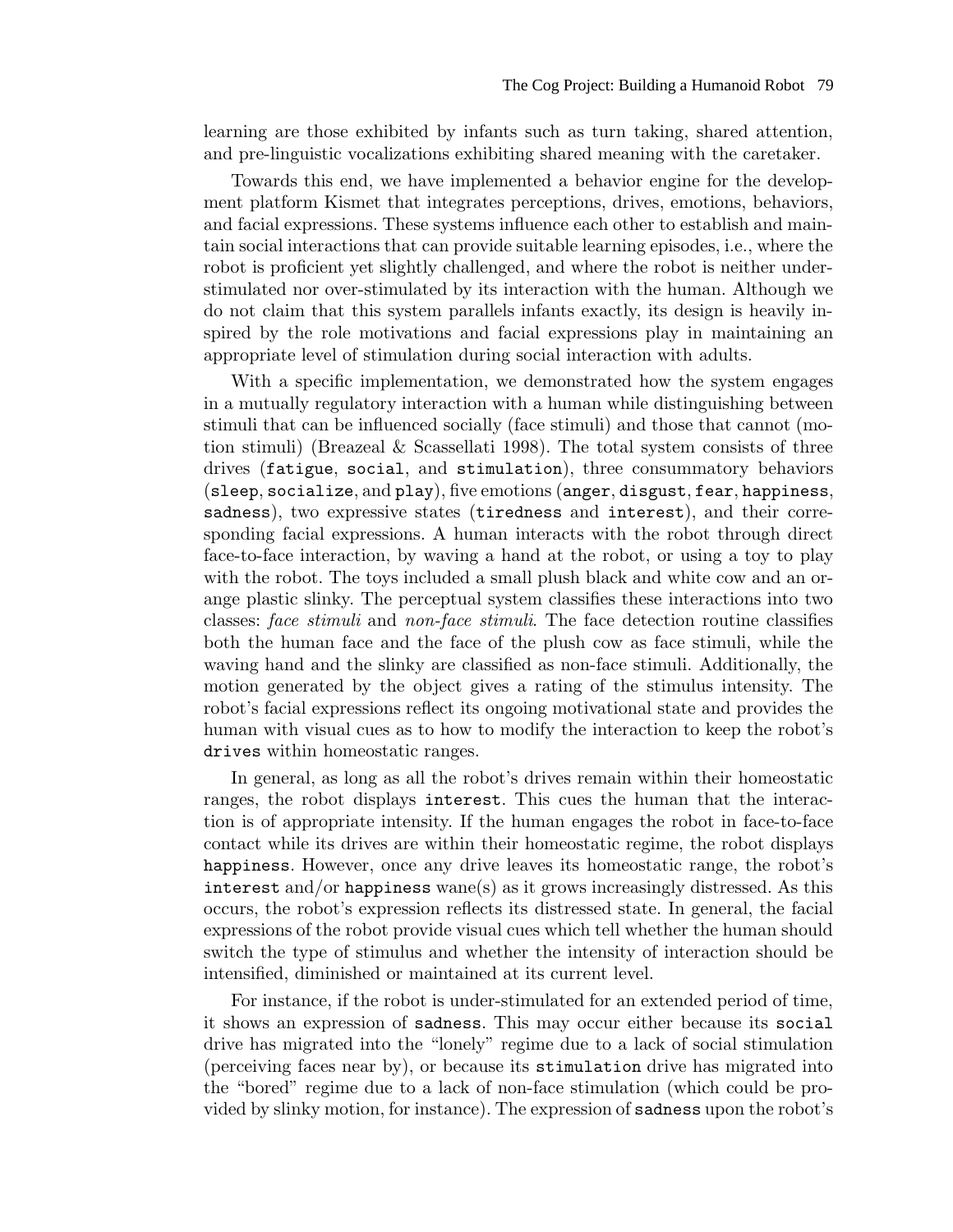

**Fig. 9.** Experimental results for Kismet interacting with a person's face. When the face is present and moving slowly, the robot looks interested and happy. When the face begins to move too quickly, the robot begins to show disgust, which eventually leads to anger.

face tells the caretaker that the robot needs to be played with. In contrast, if the robot receives an overly-intense face stimulus for an extended period of time, the social drive moves into the "asocial" regime and the robot displays an expression of disgust. This expression tells the caretaker that she is interacting inappropriately with the robot – moving her face too rapidly and thereby overwhelming the robot. Similarly, if the robot receives an overly-intense non-face stimulus (e.g. perceiving large slinky motions) for an extended period of time, the robot displays a look of fear. This expression also tells the caretaker that she is interacting inappropriately with the robot, probably moving the slinky too much and over stimulating the robot.

These interactions characterize the robot's behavior when interacting with a human. Figure 9 demonstrates how the robot's emotive cues are used to regulate the nature and intensity of social interaction, and how the nature of the interaction influences the robot's social drives and behavior. The result is an ongoing "dance" between robot and human aimed at maintaining the robot's drives within homeostatic bounds. If the robot and human are good partners, the robot remains interested and/or happy most of the time. These expressions indicate that the interaction is of appropriate intensity for learning.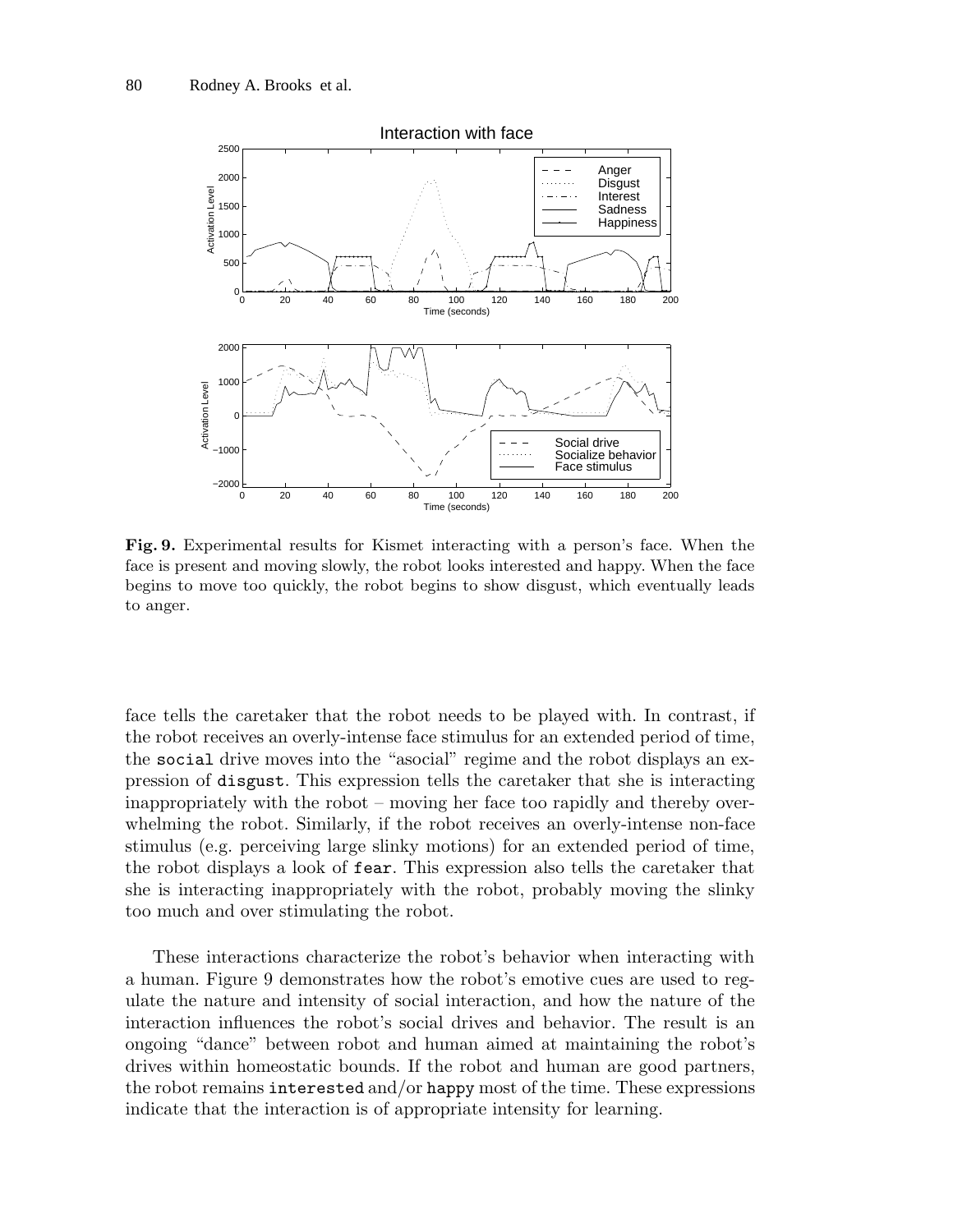# **6 Future Research Directions**

Human beings are the most complex machines that our species has yet examined. Clearly a small effort such as that described in this paper can only scratch the surface of an understanding of how they work. We have concentrated on a number of issues that are well beyond the purely mechatronic ambitions of many robotic projects (humanoid and other). Our research has focused on exploring research issues aimed at building a fully integrated humanoid, rather than concentrating on building an integrated humanoid for its own sake.

Our ultimate goal is to understand human cognitive abilities well enough to build a humanoid robot that develops and acts similar to a person. To date, the major missing piece of our endeavor is demonstrating coherent global behavior from the existing subsystems and sub-behaviors. If all of these systems were active at once, competition for actuators and unintended couplings through the world would result in incoherence and interference among the subsystems. The problem is deeper than simply that of multi-modal systems discussed in section 4.4.

#### **6.1 Coherence**

We have used simple cues, such as visual motion and sounds, to focus the visual attention of Cog. However, each of these systems has been designed independently and assumes complete control over system resources such as actuator positions, computational resources, and sensory processing. We need to extend our current emotional and motivational models (Breazeal & Scassellati 1998) so that Cog might exhibit both a wide range of qualitatively different behaviors, and be coherent in the selection and execution of those behaviors.

It is not acceptable for Cog to be repeatedly distracted by the presence of a single person's face when trying to attend to other tasks such as grasping or manipulating an object. Looking up at a face that has just appeared in the visual field is important. Looking at what the object being manipulated is also important. Neither stimulus should completely dominate the other, but perhaps preference should be given based upon the current goals and motivations of the system. This simple example is multiplied with the square of the number of basic behaviors available to Cog, and so the problem grows rapidly. At this point neither we, nor any other robotics researchers, have focused on this problem in a way which has produced any valid solutions.

#### **6.2 Other Perceptual Systems**

We have a small number of tactile sensors mounted on Cog, but nothing near the number that occur in biological systems. Furthermore, their capabilities are quite limited when compared to the mammalian somatosensory system.

Cog does have kinesthetic sensors on some joints to provide a sense of how hard it was working, but we have not yet found a useful way to use that information. Nor have we made use of the force sensing that is available at every joint of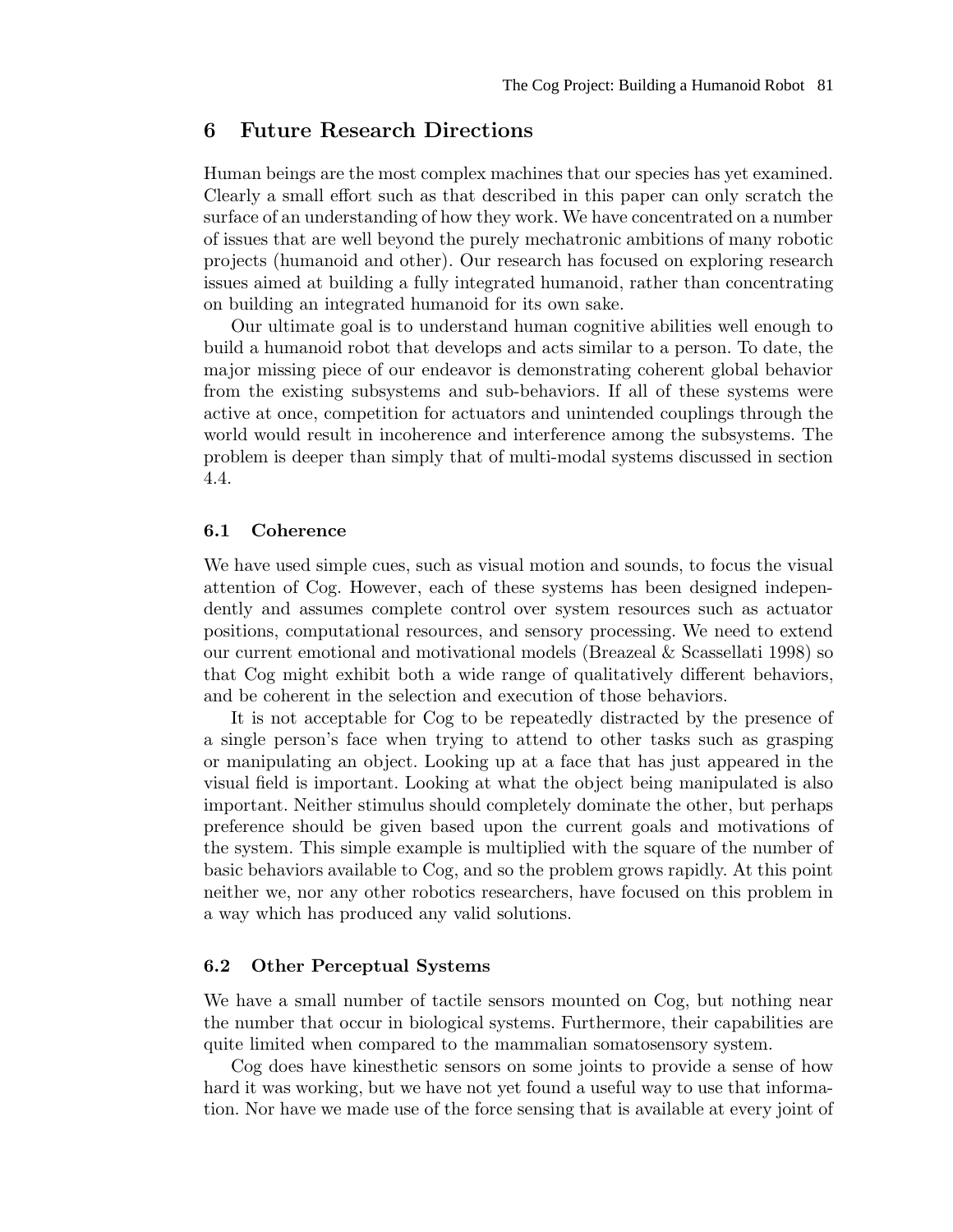the arms beyond direct use in feedback control — there has been no connection of that information to other cognitive mechanisms.

Finally, we have completely ignored some of the primary senses that are used by humans, especially infants; we have ignored the chemical senses of smell and taste.

Physical sensors are available for all these modalities but they are very crude compared to those that are present in humans. It may not be instructive to try to integrate these sensory modalities into Cog when the fidelity will be so much lower than that of the, admittedly crude, current modalities.

## **6.3 Deeper Visual Perception**

So far we have managed to operate with visual capabilities that are much simpler than those of humans, although the performance of those that we do use are comparable to the best available in artificial systems. We have concentrated on motion perception, face detection and eye localization, and content-free sensory motor routines, such as smooth pursuit, the vestibular-ocular reflex, and vergence control. In addition to integrating all these pieces into a coherent whole, we must also give the system some sort of understanding of regularities in its environment.

A conventional approach to this would be to build object recognition systems and face recognition systems (as opposed to our current face detection systems). We believe that these two demands need to be addressed separately and that neither is necessarily the correct approach.

Face recognition is an obvious step beyond simple face detection. Cog should be able to invoke previous interaction patterns with particular people or toys with faces whenever that person or toy is again present in its environment. Face recognition systems typically record detailed shape or luminance information about particular faces and compare observed shape parameters against a stored database of previously seen data. We question whether moving straight to such a system is necessary and whether it might not be possible to build up a more operational sense of face recognition that may be closer to the developmental path taken by children.

In particular we suspect that rather simple measures of color and contrast patterns coupled with voice cues are sufficient to identify the handful of people and toys with which a typical infant will interact. Characteristic motion cues might also help in the recognition, leading to a stored model that is much richer than a face template for a particular person, and leading to more widespread and robust recognition of the person (or toy) from a wider range of viewpoints.

We also believe that classical object recognition techniques from machine vision are not the appropriate approach for our robot. Rather than forcing all recognition to be based on detailed shape extraction we think it is important that a developmental path for object recognition be followed. This will include development of vergence and binocularity, development of concepts of object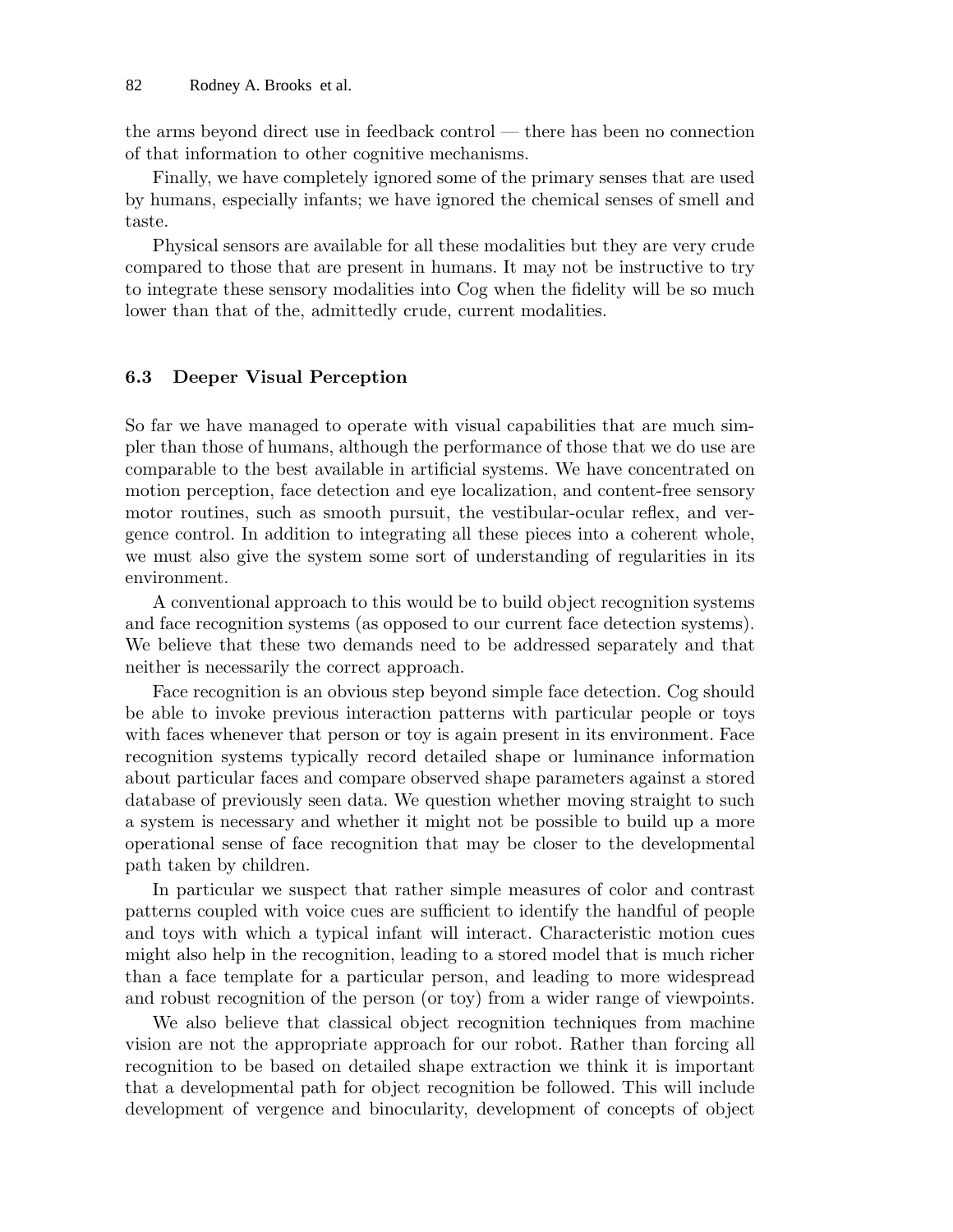permanence, and the early development of color perception that is robust to varied lighting.<sup>4</sup>

#### **6.4 A Sense of Time**

Currently, Cog has no sense of time. Everything is in the present, with the exception of some short term state implemented via the emotional levels present in the Kismet platform. These emotional states can act as the keys to K-line like indexing into associative memory, but this is not sufficient to produce the richness of experience and subsequent intelligence that humans exhibit.

A key technical problem is how to relate the essentially static and timeless aspects of memory that are present in neural networks, registration maps, selforganizing maps, nearest neighbor approximations, and associative memory, to the flow of time we as human beings experience.

This is a real technical challenge. A conventional AI system has separate program and data, and the program has a natural flow of time that it can then record in a data structure. Our models do not make this sort of distinction; there is neither a sequential place in memory nor a process to capitalize on it. Given that we have rejected the conventional approaches, we must find a solution to the problem of how episodic memory might arise.

This chapter has focused on the current capabilities of our humanoid robotic systems and the future directions that our research will address. These problems are simply the beginning of what we hope will be a rich source of both new research questions and innovative solutions to existing problems.

## **7 Acknowledgments**

Support for this project is provided in part by an ONR/ARPA Vision MURI Grant (No. N00014-95-1-0600).

## **References**

- An, C. H., Atkeson, C. G. & Hollerbach, J. M. (1988), Model-based control of a robot manipulator, MIT Press, Cambridge, MA.
- Ashby, W. R. (1960), Design for a Brain, second edn, Chapman and Hall.
- Ballard, D., Hayhoe, M. & Pelz, J. (1995), 'Memory representations in natural tasks', Journal of Cognitive Neuroscience pp. 66–80.

Baron-Cohen, S. (1995), Mindblindness, MIT Press.

Blythe, J. & Veloso, M. (1997), Analogical Replay for Efficient Conditional Planning, in 'Proceedings of the American Association of Artificial Intelligence (AAAI-97)', pp. 668–673.

<sup>&</sup>lt;sup>4</sup> It is well known that the human visual system, at least in adults, is sensitive to the actual pigmentation of surfaces rather than the frequency spectrum of the light that arrives on the retina. This is a remarkable and counter-intuitive fact, and is rarely used in modern computer vision, where cheap successes with simple direct color segmentation have gotten impressive but non-extensible results.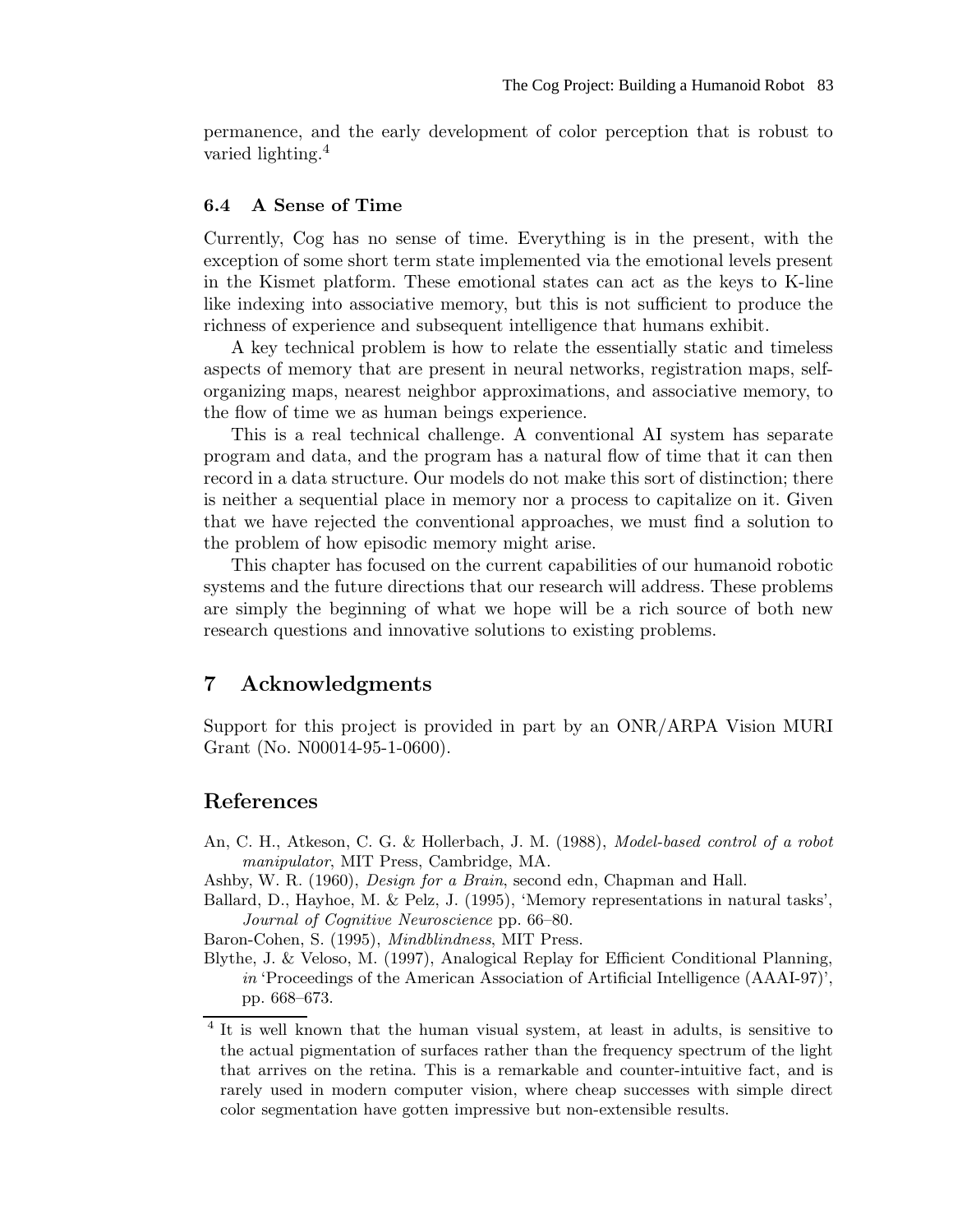- Boutilier, C. & Brafman, R. I. (1997), Planning with Concurrent Interacting Actions, in 'Proceedings of the American Association of Artificial Intelligence (AAAI-97)', pp. 720–726.
- Brafman, R. I. (1997), A Heuristic Variable Grid Solution Method for POMDPs, in 'Proceedings of the American Association of Artificial Intelligence (AAAI-97)', pp. 727–733.
- Breazeal, C. & Scassellati, B. (1998), 'Infant-like Social Interactions between a Robot and a Human Caretaker', Adaptive Behavior. In submission.
- Breazeal, C. & Velasquez, J. (1998), Toward teaching a robot "infant" using emotive communication acts, in 'Socially Situated Intelligence: Papers from the 1998 Simulated Adaptive Behavior Workshop'.
- Breazeal (Ferrell), C. (1998), A Motivational System for Regulating Human-Robot Interaction, in 'Proceedings of the American Association of Artificial Intelligence  $(AAAI-98)$ .
- Brooks, R. A. (1986), 'A Robust Layered Control System for a Mobile Robot', IEEE Journal of Robotics and Automation **RA-2**, 14–23.
- Brooks, R. A. (1991a), Intelligence Without Reason, in 'Proceedings of the 1991 International Joint Conference on Artificial Intelligence', pp. 569–595.
- Brooks, R. A. (1991b), 'Intelligence Without Representation', Artificial Intelligence Journal **47**, 139–160. originally appeared as MIT AI Memo 899 in May 1986.
- Brooks, R. A. & Stein, L. A. (1994), 'Building brains for bodies', Autonomous Robots **1**(1), 7–25.
- Brooks, R. A., Breazeal (Ferrell), C., Irie, R., Kemp, C. C., Marjanović, M., Scassellati, B. & Williamson, M. M. (1998), Alternative Essences of Intelligence, in 'Proceedings of the American Association of Artificial Intelligence (AAAI-98)'.
- Bullowa, M. (1979), Before Speech: The Beginning of Interpersonal Communicaion, Cambridge University Press, Cambridge, London.
- Cannon, S. & Zahalak, G. I. (1982), 'The mechanical behavior of active human skeletal muscle in small oscillations', Journal of Biomechanics **15**, 111–121.
- Chappell, P. & Sander, L. (1979), Mutual regulation of the neonatal-materal interactive process: context for the origins of communication, in M. Bullowa, ed., 'Before Speech', Cambridge University Press, pp. 191–206.
- Churchland, P., Ramachandran, V. & Sejnowski, T. (1994), A Critique of Pure Vision, in C. Koch & J. Davis, eds, 'Large-Scale Neuronal Theories of the Brain', MIT Press.
- Cohen, D. J. & Volkmar, F. R., eds (1997), Handbook of Autism and Pervasive Developmental Disorders, second edn, John Wiley & Sons, Inc.
- Cohen, M. & Massaro, D. (1990), 'Synthesis of visible speech', Behaviour Research Methods, Intruments and Computers **22**(2), pp. 260–263.
- Costello, T. (1997), Beyond Minimizing Change, in 'Proceedings of the American Association of Artificial Intelligence (AAAI-97)', pp. 448–453.
- Damasio, A. R. (1994), *Descartes' Error*, G.P. Putnam's Sons.
- Diamond, A. (1990), Developmental Time Course in Human Infants and Infant Monkeys, and the Neural Bases of Inhibitory Control in Reaching, in 'The Development and Neural Bases of Higher Cognitive Functions', Vol. 608, New York Academy of Sciences, pp. 637–676.
- Ferrell, C. (1996), Orientation Behavior using Registered Topographic Maps, in 'From Animals to Animats: Proceedings of 1996 Society of Adaptive Behavior', Cape Cod, Massachusetts, pp. 94–103.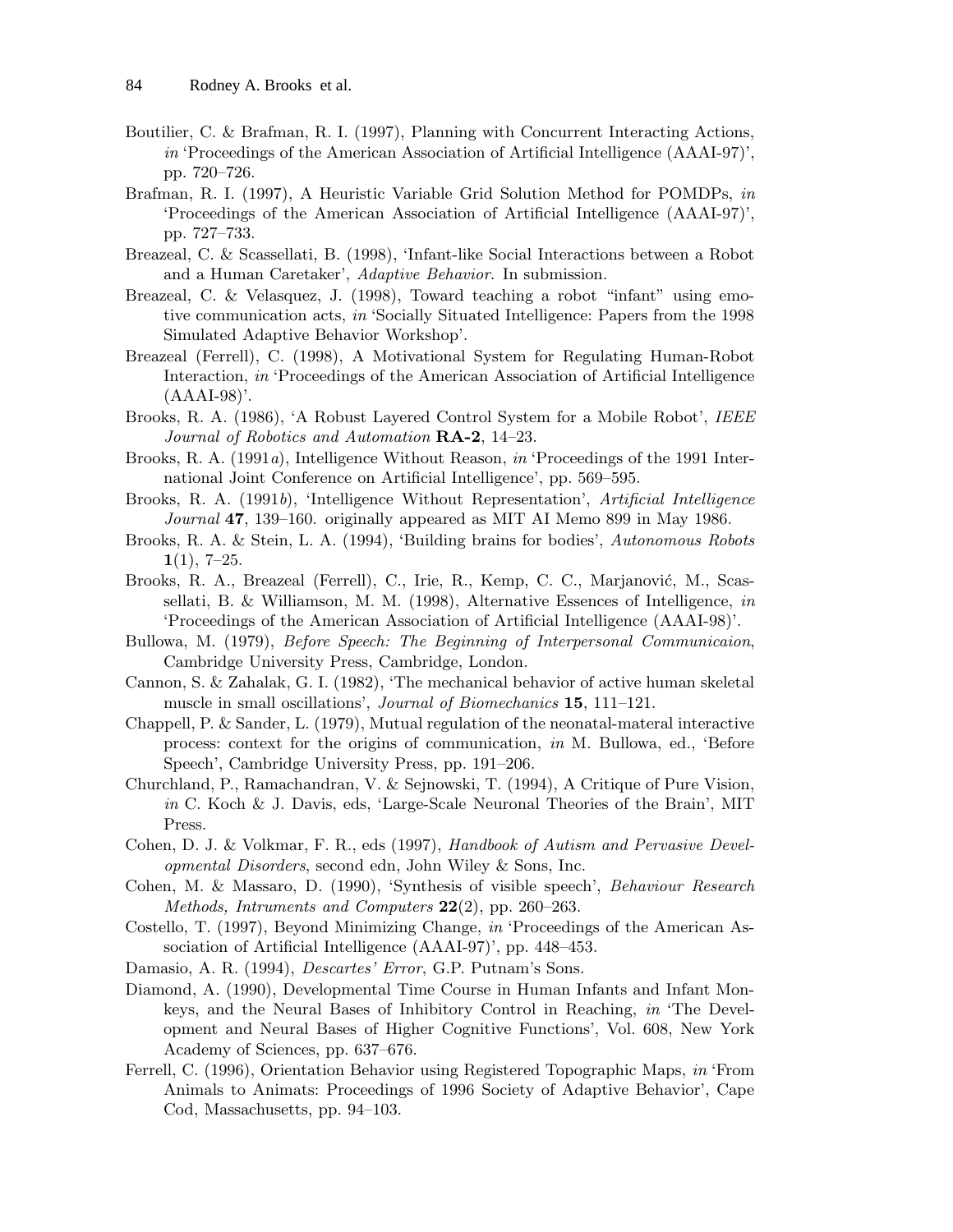- Ferrell, C. & Kemp, C. (1996), An Ontogenetic Perspective to Scaling Sensorimotor Intelligence, in 'Embodied Cognition and Action: Papers from the 1996 AAAI Fall Symposium', AAAI Press.
- Frith, U. (1990), Autism : Explaining the Enigma, Basil Blackwell.
- Gazzaniga, M. S. & LeDoux, J. E. (1978), The Integrated Mind, Plenum Press, New York.
- Ghez, C. (1992), Posture, in E. R. Kandel, J. H. Schwartz & T. M. Jessell, eds, 'Principles of Neural Science', 3rd edn, Appleton and Lange.
- Goldberg, M. E., Eggers, H. M. & Gouras, P. (1992), The Ocular Motor System, in E. R. Kandel, J. H. Schwartz & T. M. Jessell, eds, 'Principles of Neural Science', 3rd edn, Appleton and Lange.
- Greene, P. H. (1982), 'Why is it easy to control your arms?', Journal of Motor Behavior **14**(4), 260–286.
- Halliday, M. (1975), Learning How to Mean: Explorations in the Development of Language, Elsevier, New York, NY.
- Hatsopoulos, N. G. & Warren, W. H. (1996), 'Resonance Tuning in Rhythmic Arm Movements', Journal of Motor Behavior **28**(1), 3–14.
- Hauskrecht, M. (1997), Incremental Methods for computing bounds in partially observable Markov decision processes, in 'Proceedings of the American Association of Artificial Intelligence (AAAI-97)', pp. 734–739.
- Herr, H. (1993), Human Powered Elastic Mechanisms, Master's thesis, Massachusetts Institute of Technology, Cambridge, Massachusetts.
- Hirai, K., Hirose, M., Haikawa, Y. & Takenaka, T. (1998), The Development of the Honda Humanoid Robot, in 'Proceedings of the 1998 IEEE International Conference on Robotics and Automation (ICRA-98)', IEEE Press.
- Hobson, R. P. (1993), Autism and the Development of Mind, Erlbaum.
- Irie, R. E. (1997), Multimodal Sensory Integration for Localization in a Humanoid Robot, in 'Proceedings of Second IJCAI Workshop on Computational Auditory Scene Analysis (CASA'97)', IJCAI-97.
- Johnson, M. H. (1993), Constraints on Cortical Plasticity, in M. H. Johnson, ed., 'Brain Development and Cognition: A Reader', Blackwell, Oxford, pp. 703–721.
- Kanehiro, F., Mizuuchi, I., Koyasako, K., Kakiuchi, Y., Inaba, M. & Inoue, H. (1998), Development of a Remote-Brained Humanoid for Research on Whole Body Action, in 'Proceedings of the 1998 IEEE International Conference on Robotics and Automation (ICRA-98)', IEEE Press.
- Kaye, K. (1979), Thickening Thin Data: The Maternal Role in Developing Communication and Language, in M. Bullowa, ed., 'Before Speech', Cambridge University Press, pp. 191–206.
- Knudsen, E. I. & Knudsen, P. F. (1985), 'Vision Guides the Adjustment of Auditory Localization in Young Barn Owls', Science **230**, 545–548.
- Lakoff, G. (1987), Women, Fire, and Dangerous Things: What Categories Reveal about the Mind, University of Chicago Press, Chicago, Illinois.
- Lisberger, S. G. & Sejnowski, T. J. (1992), 'Motor learning in a recurrent network model based on the vestibulo-ocular reflex', Nature **260**, 159–161.
- Littman, M. L. (1997), Probabilistic Propositional Planning: Representations and Complexity, in 'Proceedings of the American Association of Artificial Intelligence (AAAI-97)', pp. 748–754.
- Lobo, J., Mendez, G. & Taylor, S. R. (1997), Adding Knowledge to the Action Description Language  $A$ , in 'Proceedings of the American Association of Artificial Intelligence (AAAI-97)', pp. 454–459.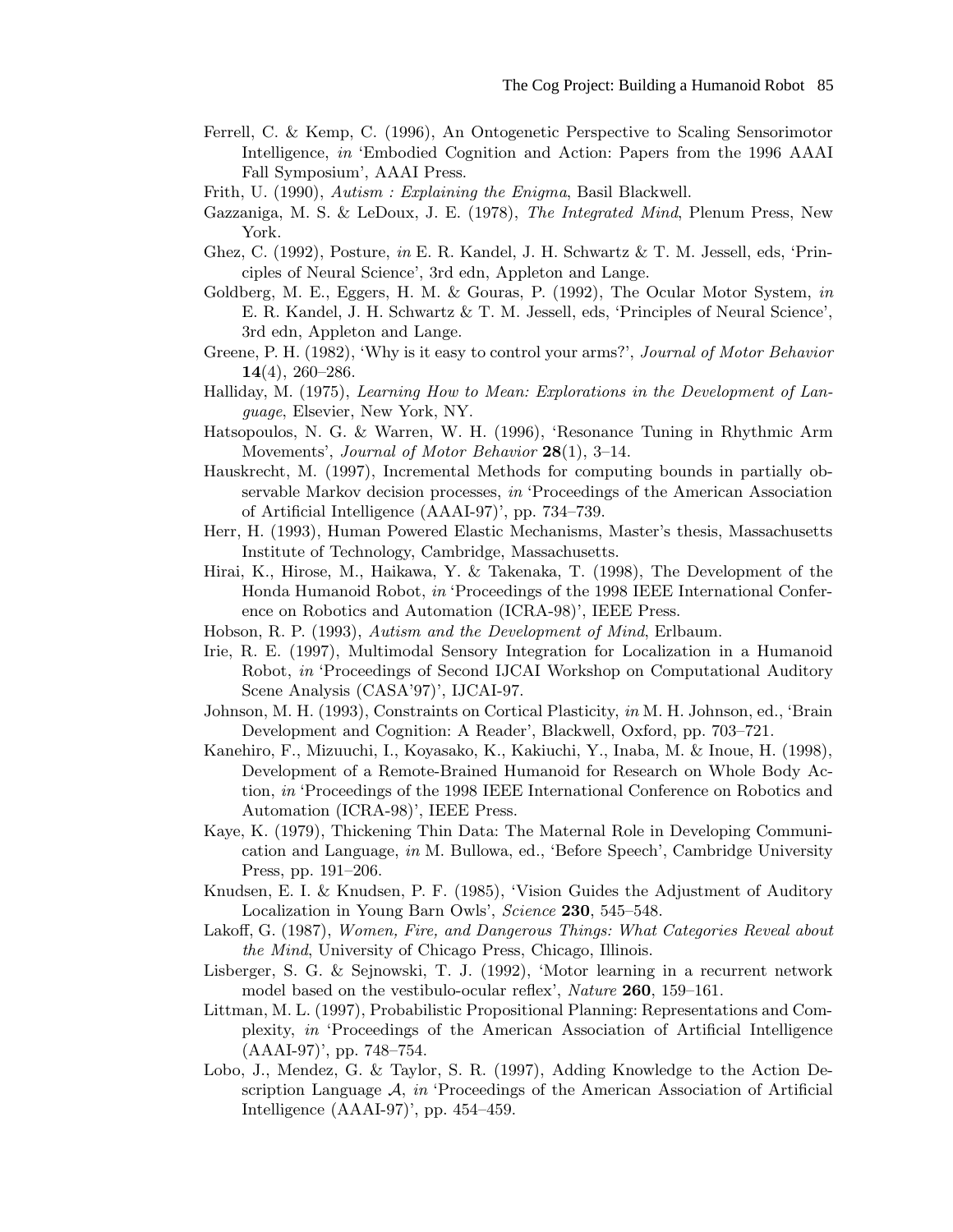- MacKay, W. A., Crammond, D. J., Kwan, H. C. & Murphy, J. T. (1986), 'Measurements of human forearm posture viscoelasticity', Journal of Biomechanics **19**, 231–238.
- Marjanović, M. J., Scassellati, B. & Williamson, M. M. (1996), Self-Taught Visually-Guided Pointing for a Humanoid Robot, in 'From Animals to Animats: Proceedings of 1996 Society of Adaptive Behavior', Cape Cod, Massachusetts, pp. 35–44.
- Mason, M. T. & Salisbury, Jr., J. K. (1985), Robot Hands and the Mechanics of Manipulation, MIT Press, Cambridge, Massachusetts.
- Matsuoka, K. (1985), 'Sustained oscillations generated by mutually inhibiting neurons with adaption', Biological Cybernetics **52**, 367–376.
- Matsuoka, K. (1987), 'Mechanisms of frequency and pattern control in neural rhythm generators', Biological Cybernetics **56**, 345–353.
- McCain, N. & Turner, H. (1997), Causal Theories of Action and Change, in 'Proceedings of the American Association of Artificial Intelligence (AAAI-97)', pp. 460– 465.
- McGeer, T. (1990), Passive Walking with Knees, in 'Proc 1990 IEEE Intl Conf on Robotics and Automation'.
- Minsky, M. & Papert, S. (1970), 'Draft of a proposal to ARPA for research on artificial intelligence at MIT, 1970-71'.
- Morita, T., Shibuya, K. & Sugano, S. (1998), Design and Control of Mobile Manipulation System for Human Symbiotic Humanoid, in 'Proceedings of the 1998 IEEE International Conference on Robotics and Automation (ICRA-98)', IEEE Press.
- Mussa-Ivaldi, F. A., Hogan, N. & Bizzi, E. (1985), 'Neural, Mechanical, and Geometric Factors Subserving Arm Posture in humans', Journal of Neuroscience **5**(10), 2732– 2743.
- Newson, J. (1979), The growth of shared understandings between infant and caregiver, in M. Bullowa, ed., 'Before Speech', Cambridge University Press, pp. 207–222.
- Panerai, F. & Sandini, G. (1998), 'Oculo-Motor Stabilization Reflexes: Integration of Inertial and Visual Information', Neural Networks. In press.
- Peskin, J. & Scassellati, B. (1997), Image Stabilization through Vestibular and Retinal Feedback, in R. Brooks, ed., 'Research Abstracts', MIT Artificial Intelligence Laboratory.
- Pratt, G. A. & Williamson, M. M. (1995), Series Elastic Actuators, in 'Proceedings of the IEEE/RSJ International Conference on Intelligent Robots and Systems (IROS-95)', Vol. 1, Pittsburg, PA, pp. 399–406.
- Rensink, R., O'Regan, J. & Clark, J. (1997), 'To See or Not to See: The Need for Attention to Perceive Changes in Scenes', Psychological Science **8**, 368–373.
- Rosenbaum, D. A. et al. (1993), 'Knowledge Model for Selecting and Producing Reaching Movements', Journal of Motor Behavior **25**(3), 217–227.
- Salisbury, J., Townsend, W. T., Eberman, B. S. & DiPietro, D. M. (1988), Preliminary Design of a Whole arm Manipulation System (WAMS), in 'Proc 1988 IEEE Intl Conf on Robotics and Automation'.
- Scassellati, B. (1996), Mechanisms of Shared Attention for a Humanoid Robot, in 'Embodied Cognition and Action: Papers from the 1996 AAAI Fall Symposium', AAAI Press.
- Scassellati, B. (1998a), A Binocular, Foveated Active Vision System, Technical Report 1628, MIT Artificial Intelligence Lab Memo.
- Scassellati, B. (1998b), Building Behaviors Developmentally: A New Formalism, in 'Integrating Robotics Research: Papers from the 1998 AAAI Spring Symposium', AAAI Press.
- Scassellati, B. (1998c), Finding Eyes and Faces with a Foveated Vision System, in 'Proceedings of the American Association of Artificial Intelligence (AAAI-98)'.